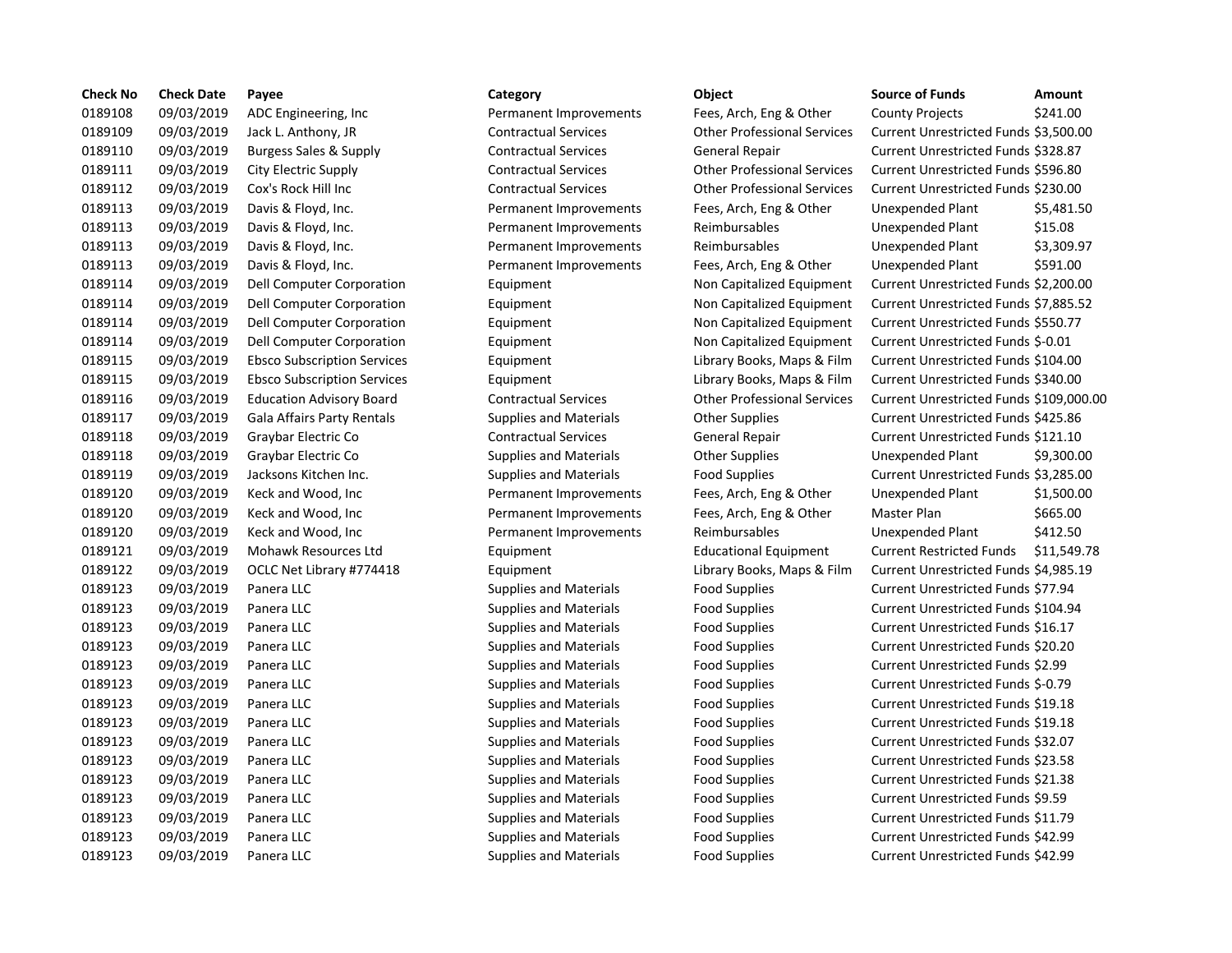| <b>Check No</b> | <b>Check Date</b> | Payee                                    | Category                      | Object                               | <b>Source of Funds</b><br>Amount            |
|-----------------|-------------------|------------------------------------------|-------------------------------|--------------------------------------|---------------------------------------------|
| 0189123         | 09/03/2019        | Panera LLC                               | <b>Supplies and Materials</b> | Food Supplies                        | <b>Current Unrestricted Funds \$22.28</b>   |
| 0189123         | 09/03/2019        | Panera LLC                               | <b>Supplies and Materials</b> | <b>Food Supplies</b>                 | Current Unrestricted Funds \$-1.14          |
| 0189124         | 09/03/2019        | Parchment Inc                            | <b>Supplies and Materials</b> | <b>Other Supplies</b>                | Current Unrestricted Funds \$3,000.0        |
| 0189125         | 09/03/2019        | Pye-Baker Fire & Safety, LLC             | <b>Contractual Services</b>   | <b>Other Professional Services</b>   | Current Unrestricted Funds \$260.00         |
| 0189126         | 09/03/2019        | Staffmark                                | <b>Contractual Services</b>   | <b>Other Contractual Services</b>    | Current Unrestricted Funds \$522.59         |
| 0189126         | 09/03/2019        | <b>Staffmark</b>                         | <b>Contractual Services</b>   | <b>Other Contractual Services</b>    | Current Unrestricted Funds \$686.40         |
| 0189126         | 09/03/2019        | <b>Staffmark</b>                         | <b>Contractual Services</b>   | <b>Other Contractual Services</b>    | Current Unrestricted Funds \$572.00         |
| 0189126         | 09/03/2019        | Staffmark                                | <b>Contractual Services</b>   | <b>Other Contractual Services</b>    | Current Unrestricted Funds \$228.80         |
| 0189127         | 09/03/2019        | <b>Statesville Roofing &amp; Heating</b> | Permanent Improvements        | Other Permanent Imp                  | <b>Current Restricted Funds</b><br>\$39,406 |
| 0189128         | 09/03/2019        | Stericycle Inc                           | <b>Contractual Services</b>   | <b>Other Professional Services</b>   | Current Unrestricted Funds \$4.80           |
| 0189128         | 09/03/2019        | Stericycle Inc                           | <b>Contractual Services</b>   | <b>Other Professional Services</b>   | <b>Current Unrestricted Funds \$5.36</b>    |
| 0189128         | 09/03/2019        | Stericycle Inc                           | <b>Contractual Services</b>   | <b>Other Professional Services</b>   | Current Unrestricted Funds \$81.52          |
| 0189128         | 09/03/2019        | Stericycle Inc                           | <b>Contractual Services</b>   | <b>Other Professional Services</b>   | Current Unrestricted Funds \$4.80           |
| 0189128         | 09/03/2019        | Stericycle Inc                           | <b>Contractual Services</b>   | <b>Other Professional Services</b>   | Current Unrestricted Funds \$91.14          |
| 0189128         | 09/03/2019        | Stericycle Inc                           | <b>Contractual Services</b>   | <b>Other Professional Services</b>   | Current Unrestricted Funds \$5.36           |
| 0189128         | 09/03/2019        | Stericycle Inc                           | <b>Contractual Services</b>   | <b>Other Professional Services</b>   | Current Unrestricted Funds \$182.27         |
| 0189128         | 09/03/2019        | Stericycle Inc                           | <b>Contractual Services</b>   | <b>Other Professional Services</b>   | Current Unrestricted Funds \$163.04         |
| 0189128         | 09/03/2019        | Stericycle Inc                           | <b>Contractual Services</b>   | <b>Other Professional Services</b>   | Current Unrestricted Funds \$251.97         |
| 0189128         | 09/03/2019        | Stericycle Inc                           | <b>Contractual Services</b>   | <b>Other Professional Services</b>   | Current Unrestricted Funds \$225.37         |
| 0189129         | 09/03/2019        | <b>TEAM Mechanical, LLC</b>              | <b>Contractual Services</b>   | <b>Other Professional Services</b>   | Current Unrestricted Funds \$142.50         |
| 0189130         | 09/03/2019        | Waste Management of the Carolinas        | <b>Contractual Services</b>   | <b>Other Contractual Services</b>    | Current Unrestricted Funds \$457.13         |
| 0189131         | 09/04/2019        | S C Assoc of Student Fin Aid Admin       | <b>Fixed Charges</b>          | Dues & Membership Fees               | Current Unrestricted Funds \$30.00          |
| 0189131         | 09/04/2019        | S C Assoc of Student Fin Aid Admin       | <b>Fixed Charges</b>          | Dues & Membership Fees               | Current Unrestricted Funds \$30.00          |
| 0189131         | 09/04/2019        | S C Assoc of Student Fin Aid Admin       | <b>Fixed Charges</b>          | Dues & Membership Fees               | Current Unrestricted Funds \$30.00          |
| 0189131         | 09/04/2019        | S C Assoc of Student Fin Aid Admin       | <b>Fixed Charges</b>          | Dues & Membership Fees               | Current Unrestricted Funds \$30.00          |
| 0189131         | 09/04/2019        | S C Assoc of Student Fin Aid Admin       | <b>Fixed Charges</b>          | Dues & Membership Fees               | Current Unrestricted Funds \$30.00          |
| 0189132         | 09/04/2019        | Southern Assoc of Student Fin Aid A      | <b>Fixed Charges</b>          | Dues & Membership Fees               | Current Unrestricted Funds \$35.00          |
| 0189132         | 09/04/2019        | Southern Assoc of Student Fin Aid A      | <b>Fixed Charges</b>          | Dues & Membership Fees               | Current Unrestricted Funds \$35.00          |
| 0189132         | 09/04/2019        | Southern Assoc of Student Fin Aid A      | <b>Fixed Charges</b>          | Dues & Membership Fees               | Current Unrestricted Funds \$35.00          |
| 0189132         | 09/04/2019        | Southern Assoc of Student Fin Aid A      | <b>Fixed Charges</b>          | Dues & Membership Fees               | Current Unrestricted Funds \$35.00          |
| 0189134         | 09/04/2019        | York County Regional Chamber of Com      | <b>Contractual Services</b>   | <b>Education &amp; Training Serv</b> | Current Unrestricted Funds \$750.00         |
| 0189158         | 09/05/2019        | <b>YTC Employee</b>                      | <b>Current Liabilities</b>    | Misc                                 | Current Unrestricted Funds \$4,126.4        |
| 0189159         | 09/05/2019        | <b>Chester Metropolitan District</b>     | <b>Contractual Services</b>   | Utilities                            | Current Unrestricted Funds \$47.07          |
| 0189161         | 09/10/2019        | <b>Chester Rental Uniform</b>            | <b>Supplies and Materials</b> | <b>Clothing Supplies</b>             | Current Unrestricted Funds \$33.06          |
| 0189161         | 09/10/2019        | <b>Chester Rental Uniform</b>            | <b>Supplies and Materials</b> | <b>Clothing Supplies</b>             | Current Unrestricted Funds \$33.06          |
| 0189161         | 09/10/2019        | <b>Chester Rental Uniform</b>            | <b>Supplies and Materials</b> | <b>Clothing Supplies</b>             | Current Unrestricted Funds \$33.06          |
| 0189161         | 09/10/2019        | <b>Chester Rental Uniform</b>            | <b>Supplies and Materials</b> | <b>Clothing Supplies</b>             | Current Unrestricted Funds \$33.06          |
| 0189161         | 09/10/2019        | <b>Chester Rental Uniform</b>            | <b>Supplies and Materials</b> | <b>Clothing Supplies</b>             | Current Unrestricted Funds \$33.06          |
| 0189161         | 09/10/2019        | <b>Chester Rental Uniform</b>            | <b>Current Liabilities</b>    | Uniform                              | Current Unrestricted Funds \$33.06          |
| 0189161         | 09/10/2019        | Chester Rental Uniform                   | Current Liabilities           | <b>Uniform</b>                       | Current Unrestricted Funds \$33.06          |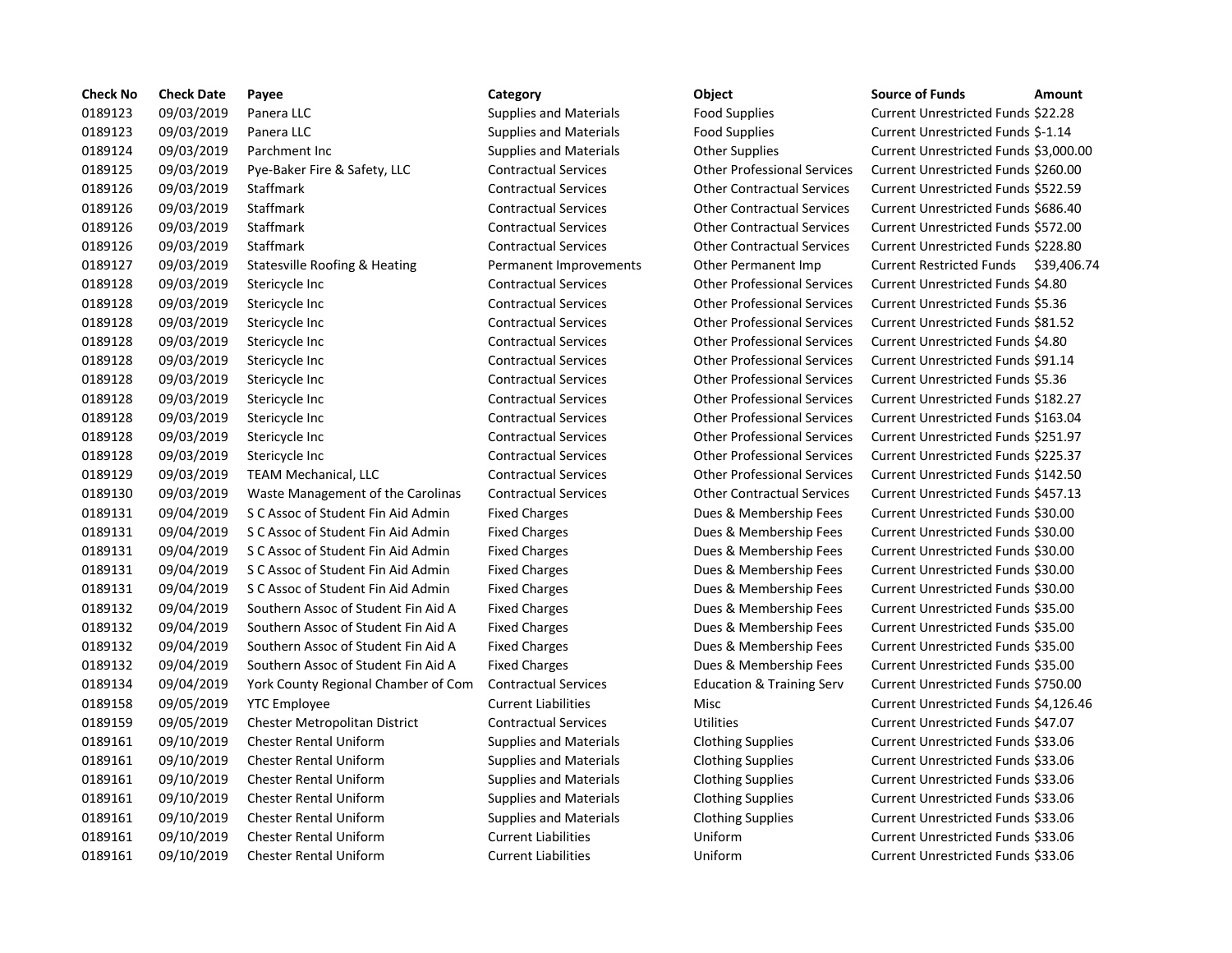| <b>Check No</b> | <b>Check Date</b> | Payee                               | Category                      | Object                             | <b>Source of Funds</b><br>Amount     |
|-----------------|-------------------|-------------------------------------|-------------------------------|------------------------------------|--------------------------------------|
| 0189161         | 09/10/2019        | <b>Chester Rental Uniform</b>       | <b>Current Liabilities</b>    | Uniform                            | Current Unrestricted Funds \$33.06   |
| 0189161         | 09/10/2019        | <b>Chester Rental Uniform</b>       | <b>Current Liabilities</b>    | Uniform                            | Current Unrestricted Funds \$33.06   |
| 0189161         | 09/10/2019        | <b>Chester Rental Uniform</b>       | <b>Current Liabilities</b>    | Uniform                            | Current Unrestricted Funds \$33.06   |
| 0189165         | 09/10/2019        | Sysco Food Services of Charlotte Ll | <b>Supplies and Materials</b> | <b>Food Supplies</b>               | Current Unrestricted Funds \$917.46  |
| 0189165         | 09/10/2019        | Sysco Food Services of Charlotte Ll | <b>Supplies and Materials</b> | <b>Food Supplies</b>               | Current Unrestricted Funds \$1,215.0 |
| 0189165         | 09/10/2019        | Sysco Food Services of Charlotte Ll | <b>Supplies and Materials</b> | <b>Food Supplies</b>               | Current Unrestricted Funds \$1,539.7 |
| 0189165         | 09/10/2019        | Sysco Food Services of Charlotte Ll | <b>Supplies and Materials</b> | <b>Food Supplies</b>               | Current Unrestricted Funds \$765.71  |
| 0189165         | 09/10/2019        | Sysco Food Services of Charlotte Ll | <b>Supplies and Materials</b> | <b>Food Supplies</b>               | Current Unrestricted Funds \$48.66   |
| 0189166         | 09/11/2019        | Allfire Services, Llc               | <b>Contractual Services</b>   | <b>Other Professional Services</b> | Current Unrestricted Funds \$474.98  |
| 0189167         | 09/11/2019        | Beam Construction Company, Inc.     | Permanent Improvements        | Renov of Build & Add               | <b>Unexpended Plant</b><br>\$152,38  |
| 0189168         | 09/11/2019        | <b>Best Rent A Car</b>              | Travel                        | Travel                             | Current Unrestricted Funds \$84.53   |
| 0189168         | 09/11/2019        | Best Rent A Car                     | Travel                        | Travel                             | Current Unrestricted Funds \$84.53   |
| 0189168         | 09/11/2019        | <b>Best Rent A Car</b>              | Travel                        | Travel                             | Current Unrestricted Funds \$39.38   |
| 0189169         | 09/11/2019        | Canon Solutions America Inc         | <b>Fixed Charges</b>          | Leased To Own Equip                | Current Unrestricted Funds \$781.10  |
| 0189169         | 09/11/2019        | Canon Solutions America Inc         | <b>Fixed Charges</b>          | Leased To Own Equip                | Current Unrestricted Funds \$70.41   |
| 0189169         | 09/11/2019        | Canon Solutions America Inc         | <b>Fixed Charges</b>          | Leased To Own Equip                | Current Unrestricted Funds \$4,390.6 |
| 0189169         | 09/11/2019        | <b>Canon Solutions America Inc.</b> | <b>Fixed Charges</b>          | <b>Rental Other</b>                | Current Unrestricted Funds \$33.36   |
| 0189170         | 09/11/2019        | Caretaker Management Service Inc    | <b>Contractual Services</b>   | <b>Other Professional Services</b> | Current Unrestricted Funds \$450.00  |
| 0189170         | 09/11/2019        | Caretaker Management Service Inc    | <b>Contractual Services</b>   | <b>Other Contractual Services</b>  | Current Unrestricted Funds \$1,050.0 |
| 0189170         | 09/11/2019        | Caretaker Management Service Inc    | <b>Contractual Services</b>   | <b>Other Contractual Services</b>  | Current Unrestricted Funds \$400.00  |
| 0189171         | 09/11/2019        | Carolina Elevator Service Inc       | <b>Contractual Services</b>   | <b>Other Contractual Services</b>  | Current Unrestricted Funds \$408.83  |
| 0189172         | 09/11/2019        | Center Line Locating, LLC           | Permanent Improvements        | Fees, Arch, Eng & Other            | Master Plan<br>\$330.00              |
| 0189173         | 09/11/2019        | <b>Chester County Government</b>    | <b>Contractual Services</b>   | <b>Other Contractual Services</b>  | Current Unrestricted Funds \$390.00  |
| 0189173         | 09/11/2019        | <b>Chester County Government</b>    | <b>Contractual Services</b>   | <b>Other Contractual Services</b>  | Current Unrestricted Funds \$290.00  |
| 0189173         | 09/11/2019        | <b>Chester County Government</b>    | <b>Contractual Services</b>   | <b>Other Contractual Services</b>  | Current Unrestricted Funds \$275.00  |
| 0189174         | 09/11/2019        | Dade Paper and Bag Co               | <b>Supplies and Materials</b> | Janitorial Supplies                | Current Unrestricted Funds \$3,276.2 |
| 0189174         | 09/11/2019        | Dade Paper and Bag Co               | <b>Supplies and Materials</b> | Janitorial Supplies                | Current Unrestricted Funds \$64.71   |
| 0189175         | 09/11/2019        | Demco                               | <b>Contractual Services</b>   | Data Processing Serv               | Current Unrestricted Funds \$59.50   |
| 0189175         | 09/11/2019        | Demco                               | <b>Contractual Services</b>   | Data Processing Serv               | Current Unrestricted Funds \$569.00  |
| 0189175         | 09/11/2019        | Demco                               | <b>Contractual Services</b>   | Data Processing Serv               | Current Unrestricted Funds \$2,199.  |
| 0189175         | 09/11/2019        | Demco                               | <b>Contractual Services</b>   | Data Processing Serv               | Current Unrestricted Funds \$172.00  |
| 0189175         | 09/11/2019        | Demco                               | <b>Contractual Services</b>   | Data Processing Serv               | Current Unrestricted Funds \$2,199.  |
| 0189176         | 09/11/2019        | Diversified Signs and Graphics      | <b>Contractual Services</b>   | <b>Other Professional Services</b> | \$50.00<br>Unexpended Plant          |
| 0189177         | 09/11/2019        | Dodson Pest Control                 | <b>Contractual Services</b>   | <b>Other Contractual Services</b>  | Current Unrestricted Funds \$499.50  |
| 0189178         | 09/11/2019        | DXC Technology Services LLC         | <b>Contractual Services</b>   | <b>Other Contractual Services</b>  | Current Unrestricted Funds \$642.07  |
| 0189179         | 09/11/2019        | Eastern Refrigeration Service, Inc. | <b>Contractual Services</b>   | <b>Other Professional Services</b> | Current Unrestricted Funds \$320.65  |
| 0189180         | 09/11/2019        | Ellucian Inc                        | <b>Contractual Services</b>   | <b>Other Professional Services</b> | Current Unrestricted Funds \$1,384.5 |
| 0189181         | 09/11/2019        | Graybar Electric Co                 | <b>Contractual Services</b>   | <b>General Repair</b>              | Current Unrestricted Funds \$49.76   |
| 0189181         | 09/11/2019        | Graybar Electric Co                 | <b>Contractual Services</b>   | <b>General Repair</b>              | Current Unrestricted Funds \$129.71  |
| 0189181         | 09/11/2019        | <b>Gravbar Electric Co</b>          | <b>Contractual Services</b>   | General Repair                     | Current Unrestricted Funds \$205.31  |

# 09/10/2019 Chester Rental Uniform Current Liabilities Uniform Current Unrestricted Funds \$33.06 09/10/2019 Chester Rental Uniform Current Liabilities Uniform Current Unrestricted Funds \$33.06 09/10/2019 Chester Rental Uniform Current Liabilities Uniform Current Unrestricted Funds \$33.06 09/10/2019 Sysco Food Services of Charlotte Ll Supplies and Materials Food Supplies Current Unrestricted Funds \$917.46 Supplies and Materials **Supplies of Charlotte Conditions** Current Unrestricted Funds \$1,215.05 Supplies and Materials **Supplies of Charlotte Containers** Current Unrestricted Funds \$1,539.76 Supplies and Materials **Example Sysco Entity Current Unrestricted Funds \$765.71** Supplies and Materials **Supplies of Charlotte Charlotte Current Unrestricted Funds \$48.66** Supplies Current Unrestricted Funds \$48.66 09/11/2019 Allfire Services, Llc Contractual Services Other Professional Services Current Unrestricted Funds \$474.98 Permanent Improvements Renov of Build & Add Unexpended Plant \$152,383.87 Travel **1288** 1991 Travel **Travel Current Unrestricted Funds \$84.53**  09/11/2019 Best Rent A Car Travel Travel Current Unrestricted Funds \$84.53 09/11/2019 Best Rent A Car Travel Travel Current Unrestricted Funds \$39.38 Fixed Charges **1992 Leased To Own Equip** Current Unrestricted Funds \$781.10 Fixed Charges **1972 Canon Solutions America Inc.** Current Unrestricted Funds \$70.41 Fixed Charges **Canon Clubion Comet Conon Equip** Current Unrestricted Funds \$4,390.65 Fixed Charges The Rental Other Current Unrestricted Funds \$33.36 09/11/2019 Caretaker Management Service Inc Contractual Services Other Professional Services Current Unrestricted Funds \$450.00 09/11/2019 Caretaker Management Service Inc Contractual Services Other Contractual Services Current Unrestricted Funds \$1,050.00 09/11/2019 Caretaker Management Service Inc Contractual Services Other Contractual Services Current Unrestricted Funds \$400.00 09/11/2019 Carolina Elevator Service Inc Contractual Services Other Contractual Services Current Unrestricted Funds \$408.83 Permanent Improvements Fees, Arch, Eng & Other Master Plan \$330.00 09/11/2019 Chester County Government Contractual Services Other Contractual Services Current Unrestricted Funds \$390.00 09/11/2019 Chester County Government Contractual Services Other Contractual Services Current Unrestricted Funds \$290.00 09/11/2019 Chester County Government Contractual Services Other Contractual Services Current Unrestricted Funds \$275.00 09/11/2019 Dade Paper and Bag Co Supplies and Materials Janitorial Supplies Current Unrestricted Funds \$3,276.24 Supplies and Materials **Danitorial Supplies Current Unrestricted Funds \$64.71** Contractual Services **Data Processing Serv** Current Unrestricted Funds \$59.50 09/11/2019 Demco Contractual Services Data Processing Serv Current Unrestricted Funds \$569.00 09/11/2019 Demco Contractual Services Data Processing Serv Current Unrestricted Funds \$2,199.00 09/11/2019 Demco Contractual Services Data Processing Serv Current Unrestricted Funds \$172.00 09/11/2019 Demco Contractual Services Data Processing Serv Current Unrestricted Funds \$2,199.00 09/11/2019 Diversified Signs and Graphics Contractual Services Other Professional Services Unexpended Plant \$50.00 09/11/2019 Dodson Pest Control Contractual Services Other Contractual Services Current Unrestricted Funds \$499.50 09/11/2019 DXC Technology Services LLC Contractual Services Other Contractual Services Current Unrestricted Funds \$642.07 09/11/2019 Eastern Refrigeration Service, Inc Contractual Services Other Professional Services Current Unrestricted Funds \$320.65 09/11/2019 Ellucian Inc Contractual Services Other Professional Services Current Unrestricted Funds \$1,384.50 09/11/2019 Graybar Electric Co Contractual Services General Repair Current Unrestricted Funds \$49.76 Contractual Services **General Repair** Gurrent Unrestricted Funds \$129.71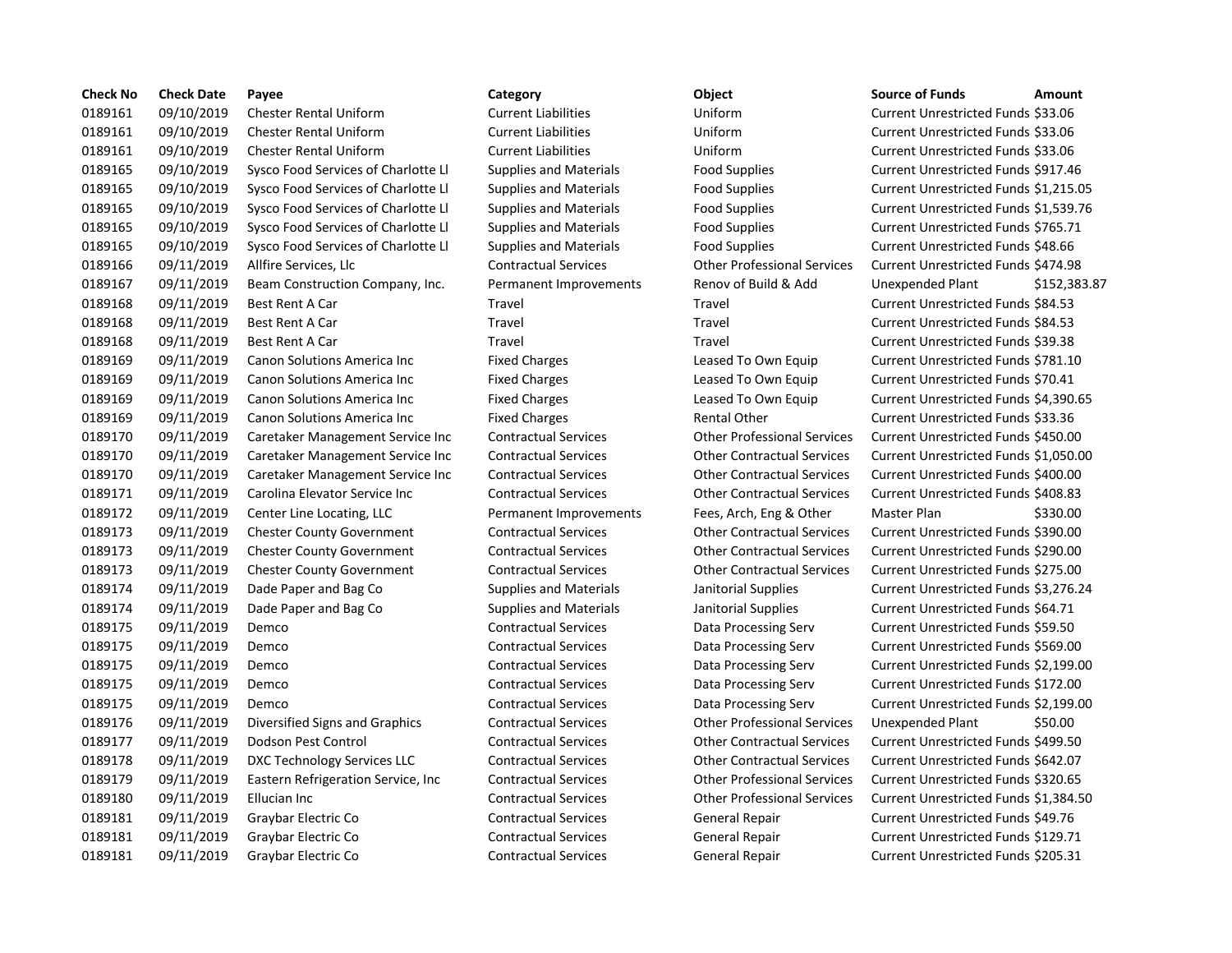| <b>Check No</b> | <b>Check Date</b> | Payee                               | Category                      | Object                             | <b>Source of Funds</b><br>Amount             |
|-----------------|-------------------|-------------------------------------|-------------------------------|------------------------------------|----------------------------------------------|
| 0189182         | 09/11/2019        | <b>Grove Medical</b>                | <b>Supplies and Materials</b> | <b>Education Supplies</b>          | Current Unrestricted Funds \$621.30          |
| 0189183         | 09/11/2019        | Johnson Controls Inc                | <b>Contractual Services</b>   | <b>Other Contractual Services</b>  | Current Unrestricted Funds \$1,695.8         |
| 0189184         | 09/11/2019        | Kwik Klean, Inc.                    | <b>Contractual Services</b>   | <b>Other Professional Services</b> | Current Unrestricted Funds \$22.95           |
| 0189184         | 09/11/2019        | Kwik Klean, Inc.                    | <b>Contractual Services</b>   | <b>Other Professional Services</b> | Current Unrestricted Funds \$34.00           |
| 0189184         | 09/11/2019        | Kwik Klean, Inc.                    | <b>Contractual Services</b>   | <b>Other Professional Services</b> | Current Unrestricted Funds \$30.60           |
| 0189184         | 09/11/2019        | Kwik Klean, Inc.                    | <b>Contractual Services</b>   | <b>Other Professional Services</b> | Current Unrestricted Funds \$14.45           |
| 0189184         | 09/11/2019        | Kwik Klean, Inc.                    | <b>Contractual Services</b>   | <b>Other Professional Services</b> | Current Unrestricted Funds \$16.15           |
| 0189184         | 09/11/2019        | Kwik Klean, Inc.                    | <b>Contractual Services</b>   | <b>Other Professional Services</b> | Current Unrestricted Funds \$38.25           |
| 0189184         | 09/11/2019        | Kwik Klean, Inc.                    | <b>Contractual Services</b>   | <b>Other Professional Services</b> | Current Unrestricted Funds \$44.20           |
| 0189184         | 09/11/2019        | Kwik Klean, Inc.                    | <b>Contractual Services</b>   | <b>Other Professional Services</b> | Current Unrestricted Funds \$33.15           |
| 0189184         | 09/11/2019        | Kwik Klean, Inc.                    | <b>Contractual Services</b>   | <b>Other Professional Services</b> | Current Unrestricted Funds \$17.00           |
| 0189184         | 09/11/2019        | Kwik Klean, Inc.                    | <b>Contractual Services</b>   | <b>Other Professional Services</b> | Current Unrestricted Funds \$25.50           |
| 0189185         | 09/11/2019        | Mid-Carolina Ahec, Inc.             | <b>Contractual Services</b>   | <b>Other Professional Services</b> | Current Unrestricted Funds \$120.00          |
| 0189186         | 09/11/2019        | Midwest Tape, LLC                   | Equipment                     | Library Books, Maps & Film         | Current Unrestricted Funds \$326.96          |
| 0189187         | 09/11/2019        | National Center for Competency Test | <b>Supplies and Materials</b> | <b>Education Supplies</b>          | Current Unrestricted Funds \$540.00          |
| 0189187         | 09/11/2019        | National Center for Competency Test | <b>Supplies and Materials</b> | <b>Education Supplies</b>          | Current Unrestricted Funds \$630.00          |
| 0189188         | 09/11/2019        | Marvin E. Orr, III                  | <b>Contractual Services</b>   | <b>Other Professional Services</b> | Current Unrestricted Funds \$900.00          |
| 0189189         | 09/11/2019        | Palmetto Tire and Service           | <b>Contractual Services</b>   | General Repair                     | Current Unrestricted Funds \$199.05          |
| 0189190         | 09/11/2019        | Panera LLC                          | <b>Supplies and Materials</b> | <b>Food Supplies</b>               | Current Unrestricted Funds \$509.48          |
| 0189190         | 09/11/2019        | Panera LLC                          | <b>Supplies and Materials</b> | <b>Food Supplies</b>               | Current Unrestricted Funds \$172.20          |
| 0189191         | 09/11/2019        | Partnership Among S C Academic Libr | <b>Contractual Services</b>   | Data Processing Serv               | Current Unrestricted Funds \$12,033          |
| 0189191         | 09/11/2019        | Partnership Among S C Academic Libr | <b>Contractual Services</b>   | Data Processing Serv               | Current Unrestricted Funds \$3,600.0         |
| 0189192         | 09/11/2019        | Presidio Technology Capital, LLC    | <b>Fixed Charges</b>          | Leased To Own Equip                | Current Unrestricted Funds \$1,844.3         |
| 0189193         | 09/11/2019        | <b>Professional Printers Inc</b>    | <b>Contractual Services</b>   | Printing                           | Current Unrestricted Funds \$1,023.          |
| 0189194         | 09/11/2019        | RCI of SC Inc.                      | Permanent Improvements        | Reimbursables                      | \$53.50<br>Unexpended Plant                  |
| 0189194         | 09/11/2019        | RCI of SC Inc.                      | Permanent Improvements        | Fees, Arch, Eng & Other            | \$230.00<br>Unexpended Plant                 |
| 0189195         | 09/11/2019        | Snipes                              | <b>Supplies and Materials</b> | Janitorial Supplies                | Current Unrestricted Funds \$36.82           |
| 0189196         | 09/11/2019        | <b>Staffmark</b>                    | <b>Contractual Services</b>   | <b>Other Contractual Services</b>  | Current Unrestricted Funds \$489.51          |
| 0189196         | 09/11/2019        | <b>Staffmark</b>                    | <b>Contractual Services</b>   | <b>Other Contractual Services</b>  | Current Unrestricted Funds \$1,072.5         |
| 0189196         | 09/11/2019        | Staffmark                           | <b>Contractual Services</b>   | <b>Other Contractual Services</b>  | Current Unrestricted Funds \$343.20          |
| 0189197         | 09/11/2019        | Stericycle Inc                      | <b>Contractual Services</b>   | <b>Other Professional Services</b> | Current Unrestricted Funds \$171.19          |
| 0189197         | 09/11/2019        | Stericycle Inc                      | <b>Contractual Services</b>   | <b>Other Professional Services</b> | Current Unrestricted Funds \$236.64          |
| 0189197         | 09/11/2019        | Stericycle Inc                      | <b>Contractual Services</b>   | <b>Other Professional Services</b> | Current Unrestricted Funds \$5.04            |
| 0189197         | 09/11/2019        | Stericycle Inc                      | <b>Contractual Services</b>   | <b>Other Professional Services</b> | Current Unrestricted Funds \$85.60           |
| 0189197         | 09/11/2019        | Stericycle Inc                      | <b>Contractual Services</b>   | <b>Other Professional Services</b> | Current Unrestricted Funds \$5.04            |
| 0189198         | 09/11/2019        | <b>TEAM Mechanical, LLC</b>         | <b>Contractual Services</b>   | <b>Other Professional Services</b> | Current Unrestricted Funds \$1,761.          |
| 0189199         | 09/11/2019        | Uline, Inc.                         | <b>Supplies and Materials</b> | <b>Other Supplies</b>              | <b>Current Restricted Funds</b><br>\$8,050.0 |
| 0189199         | 09/11/2019        | Uline, Inc.                         | <b>Supplies and Materials</b> | <b>Other Supplies</b>              | <b>Current Restricted Funds</b><br>\$405.41  |
| 0189200         | 09/11/2019        | <b>Unifirst Corporation</b>         | <b>Contractual Services</b>   | <b>Other Professional Services</b> | Current Unrestricted Funds \$126.83          |
| 0189201         | 09/11/2019        | West Group                          | Equipment                     | Library Books, Maps & Film         | Current Unrestricted Funds \$731.10          |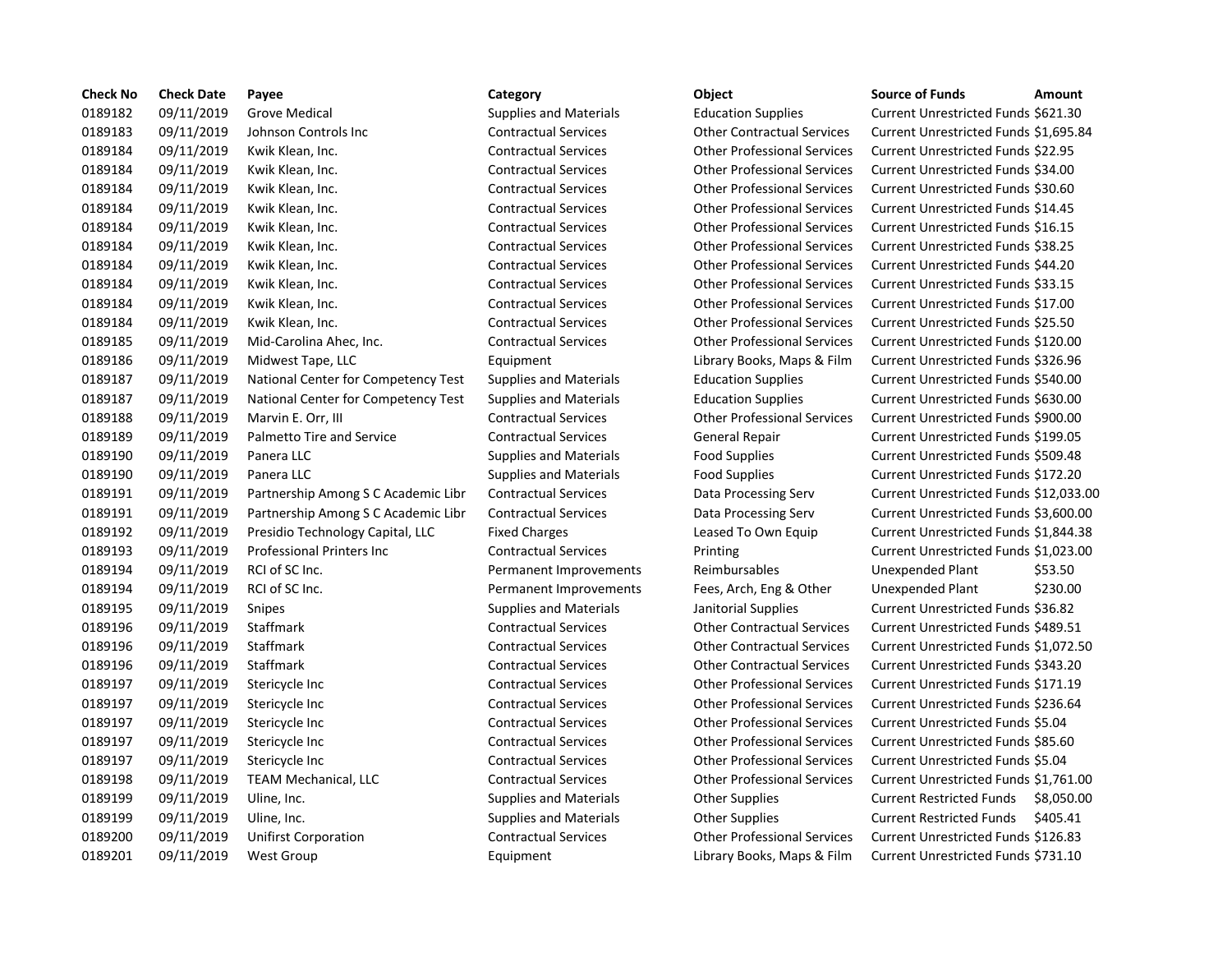| <b>Check No</b> | <b>Check Date</b> | Payee                                      | Category                                               | Object                             | <b>Source of Funds</b>               | Amount    |
|-----------------|-------------------|--------------------------------------------|--------------------------------------------------------|------------------------------------|--------------------------------------|-----------|
| 0189203         | 09/12/2019        | Cherry Tree, LLC                           | <b>Fixed Charges</b>                                   | <b>Rent Non State</b>              | Current Unrestricted Funds \$8,532.5 |           |
| 0189205         | 09/12/2019        | Mountain Measurement, Inc.                 | <b>Fixed Charges</b>                                   | Dues & Membership Fees             | Current Unrestricted Funds \$225.00  |           |
| 0189206         | 09/12/2019        | S C Assoc of Colleges and Emp              | <b>Fixed Charges</b>                                   | Dues & Membership Fees             | Current Unrestricted Funds \$50.00   |           |
| 0189207         | 09/12/2019        | <b>Sctcs Cdo Peer Group</b>                | <b>Fixed Charges</b>                                   | Dues & Membership Fees             | Current Unrestricted Funds \$50.00   |           |
| 0189208         | 09/12/2019        | <b>Chester County Natural Gas Authorit</b> | <b>Supplies and Materials</b>                          | <b>Other Supplies</b>              | Current Unrestricted Funds \$500.00  |           |
| 0189208         | 09/12/2019        | <b>Chester County Natural Gas Authorit</b> | <b>Supplies and Materials</b>                          | <b>Other Supplies</b>              | Current Unrestricted Funds \$0.00    |           |
| 0189210         | 09/12/2019        | York Technical College Foundation          | <b>Fixed Charges</b>                                   | <b>Rent Non State</b>              | Current Unrestricted Funds \$1,666.6 |           |
| 0189210         | 09/12/2019        | York Technical College Foundation          | <b>Fixed Charges</b>                                   | <b>Rent Non State</b>              | Current Unrestricted Funds \$3,082.3 |           |
| 0189210         | 09/12/2019        | <b>York Technical College Foundation</b>   | <b>Fixed Charges</b>                                   | <b>Rent Non State</b>              | Current Unrestricted Funds \$1,607.5 |           |
| 0189211         | 09/16/2019        | American Safety Utility Corporation        | <b>Fixed Charges</b>                                   | <b>Rent Non State</b>              | Current Restricted Funds \$3,123.1   |           |
| 0189212         | 09/16/2019        | Grove Medical                              | <b>Supplies and Materials</b>                          | <b>Education Supplies</b>          | Current Unrestricted Funds \$45.00   |           |
| 0189213         | 09/16/2019        | JJ Keller & Associates Inc                 | <b>Supplies and Materials</b>                          | <b>Education Supplies</b>          | Current Unrestricted Funds \$1,874.9 |           |
| 0189214         | 09/16/2019        | Koppers Utility and Industrial Prod        | <b>Supplies and Materials</b>                          | <b>Education Supplies</b>          | Current Unrestricted Funds \$3,060.0 |           |
| 0189214         | 09/16/2019        | Koppers Utility and Industrial Prod        | Supplies and Materials                                 | <b>Education Supplies</b>          | Current Unrestricted Funds \$240.00  |           |
| 0189214         | 09/16/2019        | Koppers Utility and Industrial Prod        | <b>Supplies and Materials</b>                          | <b>Education Supplies</b>          | Current Unrestricted Funds \$200.00  |           |
| 0189215         | 09/16/2019        | Rogers Grading Inc                         | <b>Contractual Services</b>                            | <b>Other Professional Services</b> | Current Unrestricted Funds \$1,650.0 |           |
| 0189216         | 09/16/2019        | York Electric Cooperative, Inc.            | Equipment                                              | Motor Vehicle                      | <b>Current Restricted Funds</b>      | \$8,500.0 |
| 0189217         | 09/16/2019        | Youvisit Llc                               | <b>Contractual Services</b>                            | <b>Other Professional Services</b> | Current Unrestricted Funds \$1,403.  |           |
| 0189217         | 09/16/2019        | Youvisit Llc                               | <b>Contractual Services</b>                            | <b>Other Professional Services</b> | Current Unrestricted Funds \$1,403.  |           |
| 0189217         | 09/16/2019        | Youvisit Llc                               | <b>Contractual Services</b>                            | <b>Other Professional Services</b> | Current Unrestricted Funds \$1,403.  |           |
| 0189218         | 09/16/2019        | <b>Accreditation Commission for Educat</b> | <b>Fixed Charges</b>                                   | Dues & Membership Fees             | Current Unrestricted Funds \$1,200.  |           |
| 0189218         | 09/16/2019        | <b>Accreditation Commission for Educat</b> | <b>Fixed Charges</b>                                   | Dues & Membership Fees             | Current Unrestricted Funds \$2,875.0 |           |
| 0189219         | 09/16/2019        | applya Occupational Solutions LLC          | <b>Contractual Services</b>                            | <b>Other Professional Services</b> | Current Unrestricted Funds \$785.40  |           |
| 0189220         | 09/16/2019        | BankMobile Technologies Inc.               | <b>Fixed Charges</b>                                   | Dues & Membership Fees             | Current Unrestricted Funds \$2,250.0 |           |
| 0189221         | 09/16/2019        | Chester Rotary Club                        | <b>Fixed Charges</b>                                   | Dues & Membership Fees             | Current Unrestricted Funds \$170.00  |           |
| 0189222         | 09/16/2019        | Forrest T Jones & Company, Inc.            | <b>Contractual Services</b>                            | <b>Other Professional Services</b> | Current Unrestricted Funds \$275.40  |           |
| 0189223         | 09/16/2019        | Office of the State Engineer               | <b>Contractual Services</b>                            | <b>Registration Fee</b>            | Current Unrestricted Funds \$140.00  |           |
| 0189224         | 09/16/2019        | S C Patients Compensation Fund             | Op Revenue - Other Current Unres Malpractice Insurance |                                    | Current Unrestricted Funds \$5,222.0 |           |
| 0189226         | 09/18/2019        | Airgas Usa, Llc                            | <b>Supplies and Materials</b>                          | <b>Education Supplies</b>          | Current Unrestricted Funds \$18.03   |           |
| 0189227         | 09/18/2019        | Atlanta Dental Supply                      | Equipment                                              | <b>Educational Equipment</b>       | <b>Current Restricted Funds</b>      | \$13,894  |
| 0189228         | 09/18/2019        | Campus Works, Inc.                         | <b>Contractual Services</b>                            | <b>Other Professional Services</b> | Current Unrestricted Funds \$8,953.7 |           |
| 0189228         | 09/18/2019        | Campus Works, Inc.                         | <b>Contractual Services</b>                            | <b>Other Professional Services</b> | Current Unrestricted Funds \$23,200  |           |
| 0189229         | 09/18/2019        | Canon Solutions America Inc                | <b>Fixed Charges</b>                                   | Leased To Own Equip                | Current Unrestricted Funds \$781.10  |           |
| 0189229         | 09/18/2019        | Canon Solutions America Inc                | <b>Supplies and Materials</b>                          | Photocopy Supplies                 | Current Unrestricted Funds \$9.32    |           |
| 0189229         | 09/18/2019        | Canon Solutions America Inc                | <b>Supplies and Materials</b>                          | <b>Photocopy Supplies</b>          | Current Unrestricted Funds \$170.64  |           |
| 0189230         | 09/18/2019        | City of Rock Hill                          | <b>Supplies and Materials</b>                          | Fuel                               | Current Unrestricted Funds \$893.70  |           |
| 0189230         | 09/18/2019        | City of Rock Hill                          | Supplies and Materials                                 | Fuel                               | Current Unrestricted Funds \$836.49  |           |
| 0189231         | 09/18/2019        | Cline Brandt Kochenower and Company        | <b>Contractual Services</b>                            | Auditing, Acct, Fin. Services      | Current Unrestricted Funds \$7,500.0 |           |
| 0189232         | 09/18/2019        | Diversified Signs and Graphics             | <b>Contractual Services</b>                            | <b>Other Professional Services</b> | Unexpended Plant                     | \$800.00  |
| 0189233         | 09/18/2019        | Graybar Electric Co                        | <b>Contractual Services</b>                            | General Repair                     | Current Unrestricted Funds \$84.31   |           |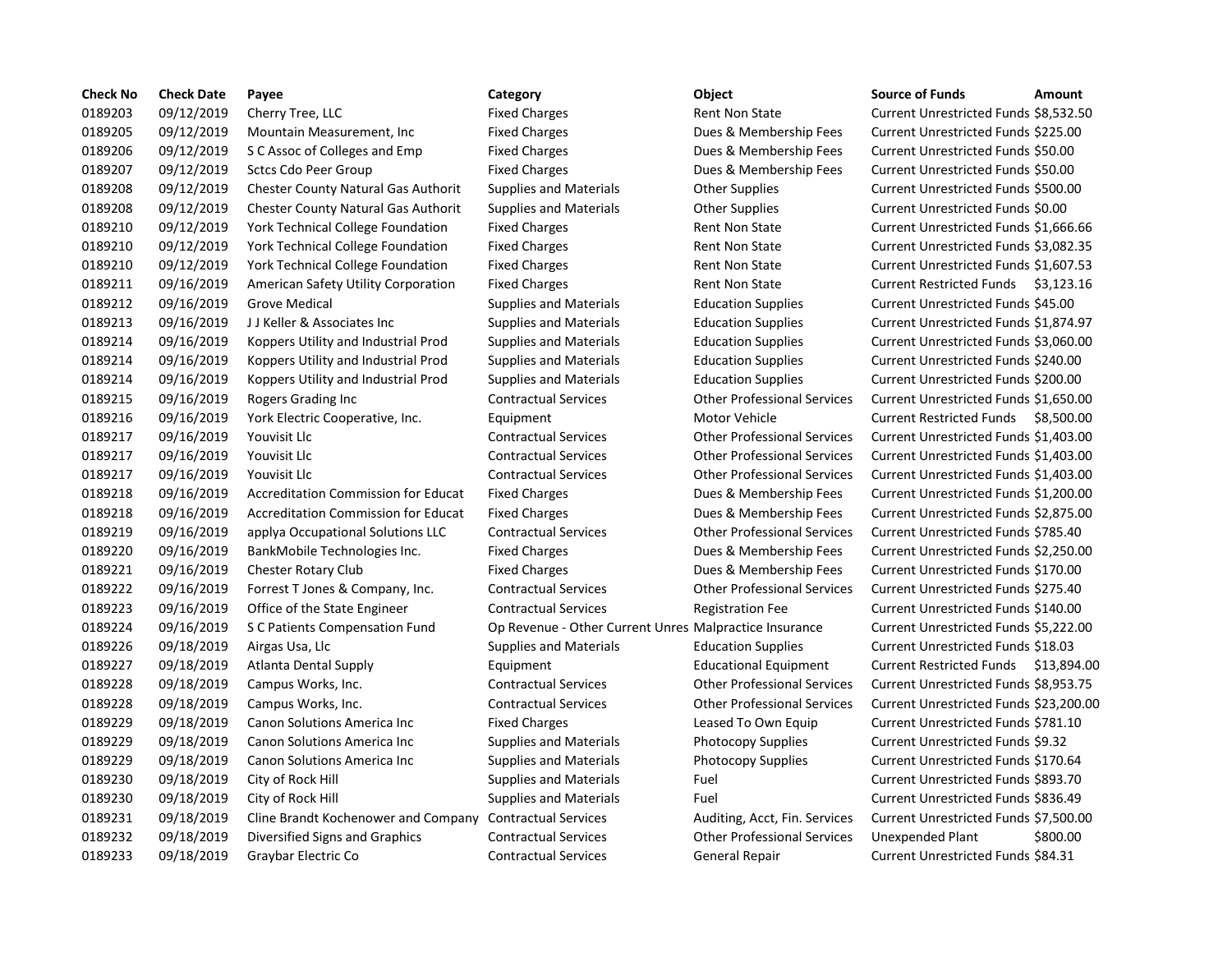| <b>Check No</b>    | <b>Check Date</b>        | Payee                               | Category                             | Object                             | <b>Source of Funds</b>                     | Amount     |
|--------------------|--------------------------|-------------------------------------|--------------------------------------|------------------------------------|--------------------------------------------|------------|
| 0189233<br>0189234 | 09/18/2019<br>09/18/2019 | Graybar Electric Co                 | <b>Contractual Services</b>          | General Repair                     | Current Unrestricted Funds \$128.40        |            |
|                    |                          | Interstate Towing and Recovery      | <b>Contractual Services</b>          | Motor Vehicle Repair               | Current Unrestricted Funds \$711.78        |            |
| 0189235            | 09/18/2019               | ManagedPrint Inc                    | <b>Contractual Services</b>          | Printing                           | Current Unrestricted Funds \$694.57        |            |
| 0189236            | 09/18/2019               | Mid-Carolina Ahec, Inc.             | <b>Contractual Services</b>          | <b>Other Professional Services</b> | Current Unrestricted Funds \$45.00         |            |
| 0189237            | 09/18/2019               | Partnership Among S C Academic Libr | Equipment                            | Library Books, Maps & Film         | Current Unrestricted Funds \$1,298.00      |            |
| 0189238            | 09/18/2019               | Presidio Technology Capital, LLC    | <b>Fixed Charges</b>                 | Leased To Own Equip                | Current Unrestricted Funds \$1,844.38      |            |
| 0189238            | 09/18/2019               | Presidio Technology Capital, LLC    | <b>Fixed Charges</b>                 | Leased To Own Equip                | Current Unrestricted Funds \$1,844.38      |            |
| 0189239            | 09/18/2019               | Record Storage Systems              | <b>Contractual Services</b>          | Data Processing Serv               | Current Unrestricted Funds \$165.66        |            |
| 0189240            | 09/18/2019               | <b>Snipes</b>                       | <b>Supplies and Materials</b>        | Janitorial Supplies                | Current Unrestricted Funds \$144.79        |            |
| 0189240            | 09/18/2019               | Snipes                              | Supplies and Materials               | Janitorial Supplies                | Current Unrestricted Funds \$50.24         |            |
| 0189241            | 09/18/2019               | Staffmark                           | <b>Contractual Services</b>          | <b>Other Contractual Services</b>  | Current Unrestricted Funds \$482.90        |            |
| 0189241            | 09/18/2019               | Staffmark                           | <b>Contractual Services</b>          | <b>Other Contractual Services</b>  | Current Unrestricted Funds \$482.90        |            |
| 0189242            | 09/18/2019               | TEAM Mechanical, LLC                | <b>Contractual Services</b>          | <b>Other Professional Services</b> | <b>County Projects</b>                     | \$8,960.00 |
| 0189242            | 09/18/2019               | <b>TEAM Mechanical, LLC</b>         | <b>Contractual Services</b>          | <b>Other Professional Services</b> | <b>County Projects</b>                     | \$1,930.00 |
| 0189242            | 09/18/2019               | <b>TEAM Mechanical, LLC</b>         | <b>Contractual Services</b>          | <b>Other Professional Services</b> | <b>County Projects</b>                     | \$700.00   |
| 0189242            | 09/18/2019               | <b>TEAM Mechanical, LLC</b>         | <b>Contractual Services</b>          | <b>Other Professional Services</b> | <b>County Projects</b>                     | \$1,040.00 |
| 0189243            | 09/18/2019               | <b>TG&amp;R Landscape Group</b>     | <b>Contractual Services</b>          | <b>Other Professional Services</b> | <b>County Projects</b>                     | \$2,620.00 |
| 0189244            | 09/18/2019               | Watson Tate Savory Architects Inc   | Permanent Improvements               | Fees, Arch, Eng & Other            | Unexpended Plant                           | \$7,202.65 |
| 0189244            | 09/18/2019               | Watson Tate Savory Architects Inc   | Permanent Improvements               | Reimbursables                      | Unexpended Plant                           | \$250.37   |
| 0189246            | 09/18/2019               | <b>Bank of America</b>              | <b>Current Liabilities</b>           | A/P Bank of America                | Current Unrestricted Funds \$215,826.42    |            |
| 0189247            | 09/18/2019               | Chester Metropolitan District       | <b>Contractual Services</b>          | <b>Utilities</b>                   | Current Unrestricted Funds \$761.62        |            |
| 0189248            | 09/19/2019               | American Airlines, Inc.             | Travel                               | Out of State Air Trans             | <b>Current Restricted Funds</b>            | \$439.10   |
| 0189248            | 09/19/2019               | American Airlines, Inc.             | Travel                               | Out of State Air Trans             | Current Unrestricted Funds \$394.69        |            |
| 0189248            | 09/19/2019               | American Airlines, Inc.             | Travel                               | Out of State Air Trans             | Current Unrestricted Funds \$559.56        |            |
| 0189248            | 09/19/2019               | American Airlines, Inc.             | Travel                               | Out of State Air Trans             | Current Unrestricted Funds \$390.30        |            |
| 0189248            | 09/19/2019               | American Airlines, Inc.             | Travel                               | Out of State Air Trans             | Current Unrestricted Funds \$390.30        |            |
| 0189248            | 09/19/2019               | American Airlines, Inc.             | Travel                               | Out of State Air Trans             | Current Unrestricted Funds \$445.04        |            |
| 0189248            | 09/19/2019               | American Airlines, Inc.             | Travel                               | Out of State Air Trans             | Current Unrestricted Funds \$445.04        |            |
| 0189248            | 09/19/2019               | American Airlines, Inc.             | Travel                               | Out of State Air Trans             | <b>Current Unrestricted Funds \$809.48</b> |            |
| 0189249            | 09/19/2019               | Assessment Technologies Institute   | Op Revenue - Other Current Unres ATI |                                    | Current Unrestricted Funds \$13,509.00     |            |
| 0189249            | 09/19/2019               | Assessment Technologies Institute   | Op Revenue - Other Current Unres ATI |                                    | Current Unrestricted Funds \$6,875.00      |            |
| 0189249            | 09/19/2019               | Assessment Technologies Institute   | Op Revenue - Other Current Unres ATI |                                    | Current Unrestricted Funds \$6,808.00      |            |
| 0189250            | 09/19/2019               | <b>Business Card</b>                | <b>Contractual Services</b>          | <b>Other Contractual Services</b>  | Current Unrestricted Funds \$744.88        |            |
| 0189250            | 09/19/2019               | <b>Business Card</b>                | <b>Supplies and Materials</b>        | <b>Major Supplies</b>              | Current Unrestricted Funds \$3,051.47      |            |
| 0189250            | 09/19/2019               | <b>Business Card</b>                | Travel                               | Out of State Lodging               | Current Unrestricted Funds \$508.70        |            |
| 0189250            | 09/19/2019               | <b>Business Card</b>                | Supplies and Materials               | <b>Food Supplies</b>               | Current Unrestricted Funds \$466.41        |            |
| 0189251            | 09/19/2019               | Gt Enterprise, Llc                  | Supplies and Materials               | Other Supplies                     | Current Unrestricted Funds \$280.00        |            |
| 0189254            | 09/23/2019               | <b>Business Card</b>                | <b>Supplies and Materials</b>        | <b>Other Supplies</b>              | Current Unrestricted Funds \$1,078.80      |            |
| 0189254            | 09/23/2019               | <b>Business Card</b>                | <b>Contractual Services</b>          | Printing                           | Current Unrestricted Funds \$181.91        |            |
| 0189254            | 09/23/2019               | <b>Business Card</b>                | <b>Supplies and Materials</b>        | Other Supplies                     | Current Restricted Funds \$1,863.09        |            |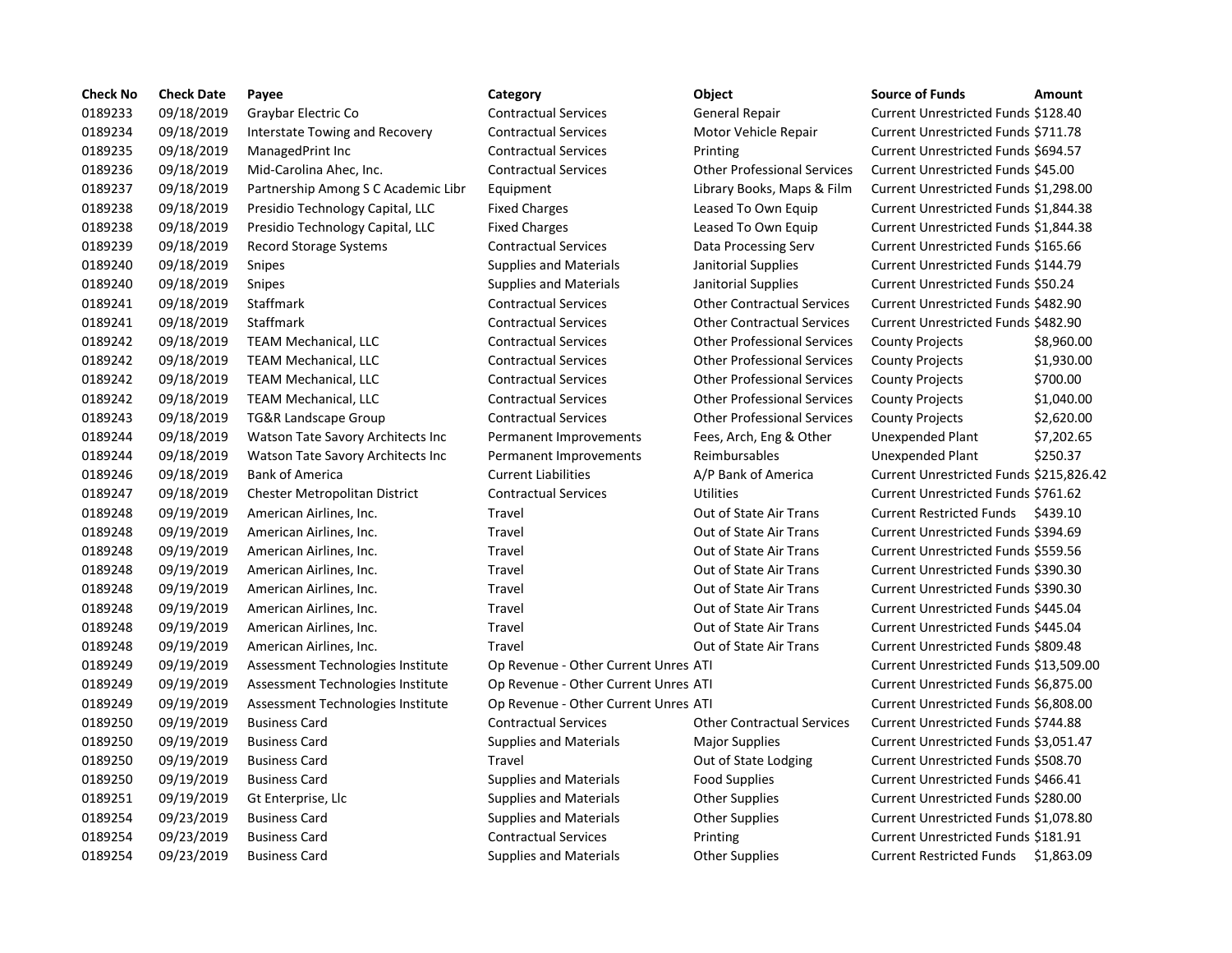| <b>Check No</b> | <b>Check Date</b> | Payee                               | Category                      | Object                               | <b>Source of Funds</b><br>Amount             |
|-----------------|-------------------|-------------------------------------|-------------------------------|--------------------------------------|----------------------------------------------|
| 0189254         | 09/23/2019        | <b>Business Card</b>                | <b>Supplies and Materials</b> | <b>Food Supplies</b>                 | Current Unrestricted Funds \$1,205.6         |
| 0189254         | 09/23/2019        | <b>Business Card</b>                | <b>Supplies and Materials</b> | <b>Office Supplies</b>               | Current Unrestricted Funds \$25.61           |
| 0189255         | 09/25/2019        | Chagrin Valley Custom Furniture     | <b>Current Assets</b>         | Prepaid Expenses                     | Current Unrestricted Funds \$2,825.0         |
| 0189256         | 09/25/2019        | <b>Business Card</b>                | Travel                        | Out of State Air Trans               | Current Unrestricted Funds \$179.10          |
| 0189256         | 09/25/2019        | <b>Business Card</b>                | <b>Supplies and Materials</b> | <b>Food Supplies</b>                 | Current Unrestricted Funds \$30.98           |
| 0189256         | 09/25/2019        | <b>Business Card</b>                | <b>Contractual Services</b>   | <b>Other Contractual Services</b>    | Current Unrestricted Funds \$568.82          |
| 0189256         | 09/25/2019        | <b>Business Card</b>                | Travel                        | Out of State Lodging                 | Current Unrestricted Funds \$339.00          |
| 0189256         | 09/25/2019        | <b>Business Card</b>                | Travel                        | Out of State Lodging                 | Current Unrestricted Funds \$2,104.7         |
| 0189256         | 09/25/2019        | <b>Business Card</b>                | Travel                        | Out of State Lodging                 | Current Unrestricted Funds \$2,104.7         |
| 0189256         | 09/25/2019        | <b>Business Card</b>                | Travel                        | Out of State Lodging                 | Current Unrestricted Funds \$584.19          |
| 0189256         | 09/25/2019        | <b>Business Card</b>                | <b>Contractual Services</b>   | <b>Education &amp; Training Serv</b> | Current Unrestricted Funds \$757.12          |
| 0189260         | 09/25/2019        | Mountain Measurement, Inc.          | <b>Fixed Charges</b>          | Dues & Membership Fees               | Current Unrestricted Funds \$350.00          |
| 0189264         | 09/26/2019        | Airgas Usa, Llc                     | <b>Supplies and Materials</b> | <b>Education Supplies</b>            | Current Unrestricted Funds \$37.26           |
| 0189265         | 09/26/2019        | <b>AME Crane Service</b>            | <b>Contractual Services</b>   | <b>Other Professional Services</b>   | Current Unrestricted Funds \$4,345.0         |
| 0189266         | 09/26/2019        | American Safety Utility Corporation | <b>Fixed Charges</b>          | <b>Rent Non State</b>                | <b>Current Restricted Funds</b><br>\$297.27  |
| 0189266         | 09/26/2019        | American Safety Utility Corporation | <b>Fixed Charges</b>          | <b>Rent Non State</b>                | <b>Current Restricted Funds</b><br>\$106.75  |
| 0189266         | 09/26/2019        | American Safety Utility Corporation | <b>Fixed Charges</b>          | <b>Rent Non State</b>                | \$158.19<br><b>Current Restricted Funds</b>  |
| 0189267         | 09/26/2019        | Atlanta Dental Supply               | <b>Supplies and Materials</b> | <b>Education Supplies</b>            | Current Unrestricted Funds \$5,920.3         |
| 0189268         | 09/26/2019        | Augusoft, Inc.                      | <b>Contractual Services</b>   | <b>Other Professional Services</b>   | Current Unrestricted Funds \$7,770.0         |
| 0189269         | 09/26/2019        | <b>Best Buy for Business</b>        | <b>Supplies and Materials</b> | <b>Other Supplies</b>                | $$-0.01$<br>Unexpended Plant                 |
| 0189269         | 09/26/2019        | <b>Best Buy for Business</b>        | <b>Supplies and Materials</b> | <b>Other Supplies</b>                | \$249.99<br>Unexpended Plant                 |
| 0189269         | 09/26/2019        | Best Buy for Business               | <b>Supplies and Materials</b> | Other Supplies                       | \$299.99<br>Unexpended Plant                 |
| 0189269         | 09/26/2019        | Best Buy for Business               | <b>Supplies and Materials</b> | <b>Other Supplies</b>                | \$149.97<br>Unexpended Plant                 |
| 0189269         | 09/26/2019        | <b>Best Buy for Business</b>        | <b>Supplies and Materials</b> | <b>Other Supplies</b>                | \$131.97<br>Unexpended Plant                 |
| 0189269         | 09/26/2019        | <b>Best Buy for Business</b>        | <b>Supplies and Materials</b> | <b>Other Supplies</b>                | \$59.98<br><b>Unexpended Plant</b>           |
| 0189269         | 09/26/2019        | Best Buy for Business               | <b>Supplies and Materials</b> | <b>Other Supplies</b>                | \$39.98<br>Unexpended Plant                  |
| 0189269         | 09/26/2019        | Best Buy for Business               | <b>Supplies and Materials</b> | Other Supplies                       | \$59.99<br>Unexpended Plant                  |
| 0189270         | 09/26/2019        | <b>Bridge Interpreting Service</b>  | <b>Contractual Services</b>   | <b>Other Professional Services</b>   | Current Unrestricted Funds \$2,475.0         |
| 0189270         | 09/26/2019        | <b>Bridge Interpreting Service</b>  | <b>Contractual Services</b>   | <b>Other Professional Services</b>   | Current Unrestricted Funds \$2,160.0         |
| 0189271         | 09/26/2019        | Canon Solutions America Inc         | <b>Fixed Charges</b>          | Leased To Own Equip                  | Current Unrestricted Funds \$7,029.1         |
| 0189271         | 09/26/2019        | Canon Solutions America Inc         | <b>Supplies and Materials</b> | <b>Photocopy Supplies</b>            | Current Unrestricted Funds \$170.64          |
| 0189271         | 09/26/2019        | <b>Canon Solutions America Inc.</b> | <b>Supplies and Materials</b> | Photocopy Supplies                   | Current Unrestricted Funds \$41.21           |
| 0189272         | 09/26/2019        | <b>Chester County Government</b>    | <b>Contractual Services</b>   | <b>Other Contractual Services</b>    | Current Unrestricted Funds \$405.00          |
| 0189272         | 09/26/2019        | <b>Chester County Government</b>    | <b>Contractual Services</b>   | <b>Other Contractual Services</b>    | Current Unrestricted Funds \$275.00          |
| 0189273         | 09/26/2019        | Chmura Economics & Analytics LLC    | <b>Contractual Services</b>   | <b>Other Contractual Services</b>    | Current Unrestricted Funds \$6,695.0         |
| 0189274         | 09/26/2019        | Cox's Rock Hill Inc                 | <b>Contractual Services</b>   | <b>Other Professional Services</b>   | Current Unrestricted Funds \$500.00          |
| 0189275         | 09/26/2019        | Dell Marketing Usa Lp               | Equipment                     | <b>Educational Equipment</b>         | <b>Current Restricted Funds</b><br>\$1,971.3 |
| 0189275         | 09/26/2019        | Dell Marketing Usa Lp               | Equipment                     | <b>Educational Equipment</b>         | <b>Current Restricted Funds</b><br>\$0.06    |
| 0189276         | 09/26/2019        | Hahn Mason Air System Inc           | <b>Contractual Services</b>   | <b>Other Professional Services</b>   | Current Unrestricted Funds \$3,400.0         |
| 0189277         | 09/26/2019        | IData Incorporated                  | <b>Contractual Services</b>   | <b>Other Professional Services</b>   | Current Unrestricted Funds \$1,620.0         |

# 0189254 09/23/2019 Business Card Supplies and Materials Food Supplies Current Unrestricted Funds \$1,205.60 Supplies and Materials **Office Supplies Current Unrestricted Funds \$25.61** 0189255 09/25/2019 Chagrin Valley Custom Furniture Current Assets Prepaid Expenses Current Unrestricted Funds \$2,825.00 0189256 09/25/2019 Business Card Travel Out of State Air Trans Current Unrestricted Funds \$179.10 0189256 09/25/2019 Business Card Supplies and Materials Food Supplies Current Unrestricted Funds \$30.98 0189256 09/25/2019 Business Card Contractual Services Other Contractual Services Current Unrestricted Funds \$568.82 Travel **Example 2018** Out of State Lodging Current Unrestricted Funds \$339.00 Travel **2026** Out of State Lodging Current Unrestricted Funds \$2,104.74 Travel **2026** Out of State Lodging Current Unrestricted Funds \$2,104.74 Travel **2022** 2018 Out of State Lodging Current Unrestricted Funds \$584.19 0189256 09/25/2019 Business Card Contractual Services Education & Training Serv Current Unrestricted Funds \$757.12 Fixed Charges **2008** Dues & Membership Fees Current Unrestricted Funds \$350.00 0189264 09/26/2019 Airgas Usa, Llc Supplies and Materials Education Supplies Current Unrestricted Funds \$37.26 0189265 09/26/2019 AME Crane Service Contractual Services Other Professional Services Current Unrestricted Funds \$4,345.00 Fixed Charges **Carry American Safety Corporation Fixed Current Restricted Funds \$297.27** Fixed Charges **2008** Rent Non State Current Restricted Funds \$106.75 Fixed Charges **2018 Rent Non State** Current Restricted Funds \$158.19 0189267 09/26/2019 Atlanta Dental Supply Supplies and Materials Education Supplies Current Unrestricted Funds \$5,920.31 0189268 09/26/2019 Augusoft, Inc. Contractual Services Other Professional Services Current Unrestricted Funds \$7,770.00 Supplies and Materials **Other Supplies Buy for Business Supplies** S-0.01 0189269 09/26/2019 Best Buy for Business Supplies and Materials Other Supplies Unexpended Plant \$249.99 Supplies and Materials **Cultum Business Contemplies** Supplies **Same Supplies** Business Supplies Supplies Supplies 0189269 09/26/2019 Best Buy for Business Supplies and Materials Other Supplies Unexpended Plant \$149.97 0189269 09/26/2019 Best Buy for Business Supplies and Materials Other Supplies Unexpended Plant \$131.97 Supplies and Materials **Other Supplies Communished Business Supplies** S59.98 Supplies and Materials **Other Supplies Communished Business Supplies** S39.98 0189269 09/26/2019 Best Buy for Business Supplies and Materials Other Supplies Unexpended Plant \$59.99 0189270 09/26/2019 Bridge Interpreting Service Contractual Services Other Professional Services Current Unrestricted Funds \$2,475.00 0189270 09/26/2019 Bridge Interpreting Service Contractual Services Other Professional Services Current Unrestricted Funds \$2,160.00 Fixed Charges **Canon Canon Solutions America** Leased To Own Equip Current Unrestricted Funds \$7,029.18 Supplies and Materials **Example 2018** Photocopy Supplies Current Unrestricted Funds \$170.64 Supplies and Materials **Example 2018** Photocopy Supplies Current Unrestricted Funds \$41.21 0189272 09/26/2019 Chester County Government Contractual Services Other Contractual Services Current Unrestricted Funds \$405.00 0189272 09/26/2019 Chester County Government Contractual Services Other Contractual Services Current Unrestricted Funds \$275.00 0189273 09/26/2019 Chmura Economics & Analytics LLC Contractual Services Other Contractual Services Current Unrestricted Funds \$6,695.00 0189274 09/26/2019 Cox's Rock Hill Inc Contractual Services Other Professional Services Current Unrestricted Funds \$500.00 0189275 09/26/2019 Dell Marketing Usa Lp Equipment Educational Equipment Current Restricted Funds \$1,971.38 0189275 09/26/2019 Dell Marketing Usa Lp Equipment Educational Equipment Current Restricted Funds \$0.06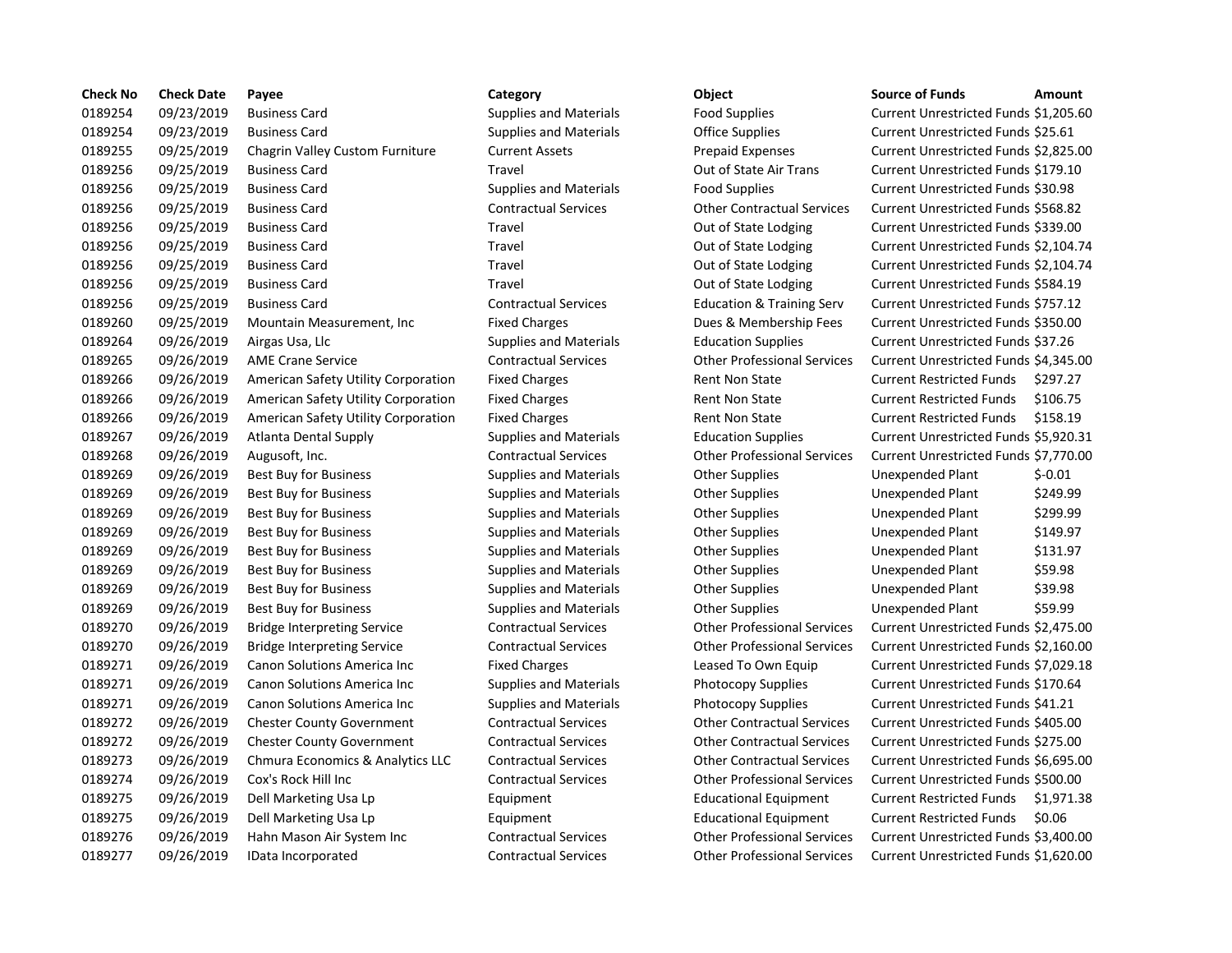| <b>Check No</b> | <b>Check Date</b> | Payee                                | Category                      | Object                               | <b>Source of Funds</b><br>Amount     |
|-----------------|-------------------|--------------------------------------|-------------------------------|--------------------------------------|--------------------------------------|
| 0189278         | 09/26/2019        | Interior Plantscapes LLC             | <b>Contractual Services</b>   | <b>Other Professional Services</b>   | Current Unrestricted Funds \$305.00  |
| 0189279         | 09/26/2019        | Interstate Towing and Recovery       | <b>Contractual Services</b>   | Motor Vehicle Repair                 | Current Unrestricted Funds \$695.05  |
| 0189279         | 09/26/2019        | Interstate Towing and Recovery       | <b>Contractual Services</b>   | Motor Vehicle Repair                 | Current Unrestricted Funds \$319.79  |
| 0189280         | 09/26/2019        | Keck and Wood, Inc.                  | Permanent Improvements        | Fees, Arch, Eng & Other              | Unexpended Plant<br>\$1,200.0        |
| 0189281         | 09/26/2019        | Lawmen's Distribution, LLC           | <b>Supplies and Materials</b> | <b>Other Supplies</b>                | Current Unrestricted Funds \$747.92  |
| 0189282         | 09/26/2019        | Lowes Home Centers                   | <b>Contractual Services</b>   | <b>General Repair</b>                | Current Unrestricted Funds \$110.25  |
| 0189282         | 09/26/2019        | Lowes Home Centers                   | <b>Contractual Services</b>   | <b>General Repair</b>                | Current Unrestricted Funds \$67.45   |
| 0189282         | 09/26/2019        | Lowes Home Centers                   | <b>Contractual Services</b>   | General Repair                       | Current Unrestricted Funds \$124.58  |
| 0189282         | 09/26/2019        | Lowes Home Centers                   | <b>Contractual Services</b>   | General Repair                       | Current Unrestricted Funds \$54.32   |
| 0189283         | 09/26/2019        | Mcnaughton Mckay Electric Company    | <b>Supplies and Materials</b> | <b>Education Supplies</b>            | Current Unrestricted Funds \$2,200.0 |
| 0189283         | 09/26/2019        | Mcnaughton Mckay Electric Company    | <b>Supplies and Materials</b> | <b>Education Supplies</b>            | Current Unrestricted Funds \$4,380.0 |
| 0189284         | 09/26/2019        | McVeigh & Mangum Engineering, Inc.   | Permanent Improvements        | Fees, Arch, Eng & Other              | <b>County Projects</b><br>\$450.00   |
| 0189285         | 09/26/2019        | Mid-Carolina Ahec, Inc.              | <b>Contractual Services</b>   | <b>Other Professional Services</b>   | Current Unrestricted Funds \$200.00  |
| 0189286         | 09/26/2019        | The Motor Shop, Inc                  | <b>Contractual Services</b>   | <b>General Repair</b>                | Current Unrestricted Funds \$406.00  |
| 0189287         | 09/26/2019        | Panera LLC                           | <b>Supplies and Materials</b> | <b>Food Supplies</b>                 | Current Unrestricted Funds \$32.99   |
| 0189287         | 09/26/2019        | Panera LLC                           | <b>Supplies and Materials</b> | Food Supplies                        | Current Unrestricted Funds \$9.09    |
| 0189287         | 09/26/2019        | Panera LLC                           | <b>Supplies and Materials</b> | <b>Food Supplies</b>                 | Current Unrestricted Funds \$6.99    |
| 0189287         | 09/26/2019        | Panera LLC                           | <b>Supplies and Materials</b> | <b>Food Supplies</b>                 | Current Unrestricted Funds \$6.29    |
| 0189287         | 09/26/2019        | Panera LLC                           | <b>Supplies and Materials</b> | Food Supplies                        | Current Unrestricted Funds \$5.39    |
| 0189287         | 09/26/2019        | Panera LLC                           | <b>Supplies and Materials</b> | <b>Food Supplies</b>                 | Current Unrestricted Funds \$34.98   |
| 0189287         | 09/26/2019        | Panera LLC                           | <b>Supplies and Materials</b> | <b>Food Supplies</b>                 | Current Unrestricted Funds \$15.99   |
| 0189287         | 09/26/2019        | Panera LLC                           | <b>Supplies and Materials</b> | <b>Food Supplies</b>                 | Current Unrestricted Funds \$-0.08   |
| 0189288         | 09/26/2019        | Personal Strengths Publishing, Inc.  | <b>Contractual Services</b>   | <b>Education &amp; Training Serv</b> | Current Unrestricted Funds \$8,250.0 |
| 0189289         | 09/26/2019        | Presidio Technology Capital, LLC     | <b>Fixed Charges</b>          | Leased To Own Equip                  | Current Unrestricted Funds \$1,844.3 |
| 0189290         | 09/26/2019        | ReadSpeaker, LLC                     | <b>Contractual Services</b>   | <b>Other Professional Services</b>   | Current Unrestricted Funds \$4,200.0 |
| 0189290         | 09/26/2019        | ReadSpeaker, LLC                     | <b>Contractual Services</b>   | <b>Other Professional Services</b>   | Current Unrestricted Funds \$3,637.0 |
| 0189291         | 09/26/2019        | <b>Rittenhouse Book Distributors</b> | Equipment                     | Library Books, Maps & Film           | Current Unrestricted Funds \$400.00  |
| 0189292         | 09/26/2019        | Siteimprove, Inc.                    | <b>Contractual Services</b>   | <b>Other Professional Services</b>   | Current Unrestricted Funds \$2,600.9 |
| 0189292         | 09/26/2019        | Siteimprove, Inc.                    | <b>Contractual Services</b>   | <b>Other Contractual Services</b>    | Current Unrestricted Funds \$2,600.9 |
| 0189293         | 09/26/2019        | SmartEvals LLC                       | <b>Contractual Services</b>   | <b>Other Contractual Services</b>    | Current Unrestricted Funds \$7,202.  |
| 0189294         | 09/26/2019        | Snipes                               | <b>Supplies and Materials</b> | Janitorial Supplies                  | Current Unrestricted Funds \$149.47  |
| 0189294         | 09/26/2019        | Snipes                               | <b>Supplies and Materials</b> | Janitorial Supplies                  | Current Unrestricted Funds \$141.12  |
| 0189295         | 09/26/2019        | Softdocs Inc                         | <b>Contractual Services</b>   | <b>Other Contractual Services</b>    | Current Unrestricted Funds \$40.00   |
| 0189295         | 09/26/2019        | Softdocs Inc                         | <b>Contractual Services</b>   | <b>General Repair</b>                | Current Unrestricted Funds \$755.00  |
| 0189295         | 09/26/2019        | Softdocs Inc                         | <b>Supplies and Materials</b> | <b>Office Supplies</b>               | Current Unrestricted Funds \$1,338.0 |
| 0189295         | 09/26/2019        | Softdocs Inc                         | <b>Contractual Services</b>   | General Repair                       | Current Unrestricted Funds \$1,189.0 |
| 0189295         | 09/26/2019        | Softdocs Inc                         | <b>Contractual Services</b>   | <b>Other Contractual Services</b>    | Current Unrestricted Funds \$768.00  |
| 0189295         | 09/26/2019        | Softdocs Inc                         | <b>Contractual Services</b>   | <b>Other Contractual Services</b>    | Current Unrestricted Funds \$3,713.0 |
| 0189296         | 09/26/2019        | Spartanburg Community College        | <b>Contractual Services</b>   | Data Processing Serv                 | Current Unrestricted Funds \$15,460  |
| 0189297         | 09/26/2019        | Staffmark                            | <b>Contractual Services</b>   | <b>Other Contractual Services</b>    | Current Unrestricted Funds \$522.59  |

### ntractual Services Thankscapes Current Unterstricted Funds \$305.00 ntractual Services **Interstate Towing And Recovery Contractual Services Motor Vehicle Repair Current Unrestricted Funds \$695.05** ntractual Services **1992 Interstate Towing And Recovery Contractual Services Motor Motor Vehicle Repair Current Unrestricted Funds \$319.79** 018920.00 rmanent Improvements Fees, Arch, Eng & Other Unexpended Plant \$1,200.00 oplies and Materials **Calculation, Lawmen's Current Unrestricted Funds \$747.92** ntractual Services **Contractual Seneral Repair** Current Unrestricted Funds \$110.25 ntractual Services **Contractual Services** General Repair Current Unrestricted Funds \$67.45 ntractual Services **Contractual Seneral Repair** Current Unrestricted Funds \$124.58 ntractual Services **Canters General Repair** Current Unrestricted Funds \$54.32 oplies and Materials **Electric Company Supplies Current Unrestricted Funds \$2,200.00** oplies and Materials **Education Supplies** Current Unrestricted Funds \$4,380.00 manent Improvements Fees, Arch, Eng & Other County Projects \$450.00 ntractual Services **1976** Other Professional Services Current Unrestricted Funds \$200.00 ntractual Services **1978** General Repair **Current Unrestricted Funds \$406.00** 0189287 09/26/2019 Panera LLC Supplies and Materials Food Supplies Current Unrestricted Funds \$32.99 oplies and Materials **Food Supplies Current Unrestricted Funds** \$9.09 oplies and Materials **EXEC SUPPLIES** Food Supplies Current Unrestricted Funds \$6.99 oplies and Materials **EXEC SUPPLIES** Food Supplies Current Unrestricted Funds \$6.29 oplies and Materials **Example Supplies** Food Supplies Current Unrestricted Funds \$5.39 oplies and Materials **Example System Current Unrestricted Funds \$34.98** Current Unrestricted Funds \$34.98 oplies and Materials **Example Supplies** Food Supplies Current Unrestricted Funds \$15.99 oplies and Materials **Example Supplies** Food Supplies Current Unrestricted Funds \$-0.08 ntractual Services **Channel Strengths Publishing** Serv Current Unrestricted Funds \$8,250.00 ed Charges **Capital, Charges Capital, Leased To Own Equip Current Unrestricted Funds \$1,844.38** ntractual Services **Contractual Services** Current Unrestricted Funds \$4,200.00 ntractual Services **Contractual Services** Current Unrestricted Funds \$3,637.00 dipment **12019 Library Books, Maps & Film Current Unrestricted Funds \$400.00** ntractual Services **Sitemprove, Inc. Contractual Services** Current Unrestricted Funds \$2,600.96 ntractual Services **Sitemprove, Inc. Contractual Services** Current Unrestricted Funds \$2,600.96 ntractual Services **Contractual Services** Current Unrestricted Funds \$7,202.00 0189294 09/26/2019 Snipes Supplies and Materials Janitorial Supplies Current Unrestricted Funds \$149.47 oplies and Materials **Dependies** Janitorial Supplies Current Unrestricted Funds \$141.12 ntractual Services **Contractual Services** Current Unrestricted Funds \$40.00 ntractual Services **1978** General Repair **Current Unrestricted Funds \$755.00** oplies and Materials **Contains Containers Inc.** Current Unrestricted Funds \$1,338.00 ntractual Services **1978 Contractual Services** General Repair Current Unrestricted Funds \$1,189.00 ntractual Services **Contractual Services** Current Unrestricted Funds \$768.00 ntractual Services **Contractual Services** Current Unrestricted Funds \$3.713.00 01.0313 ntractual Services Community Community Community Current Unrestricted Funds \$15,460.00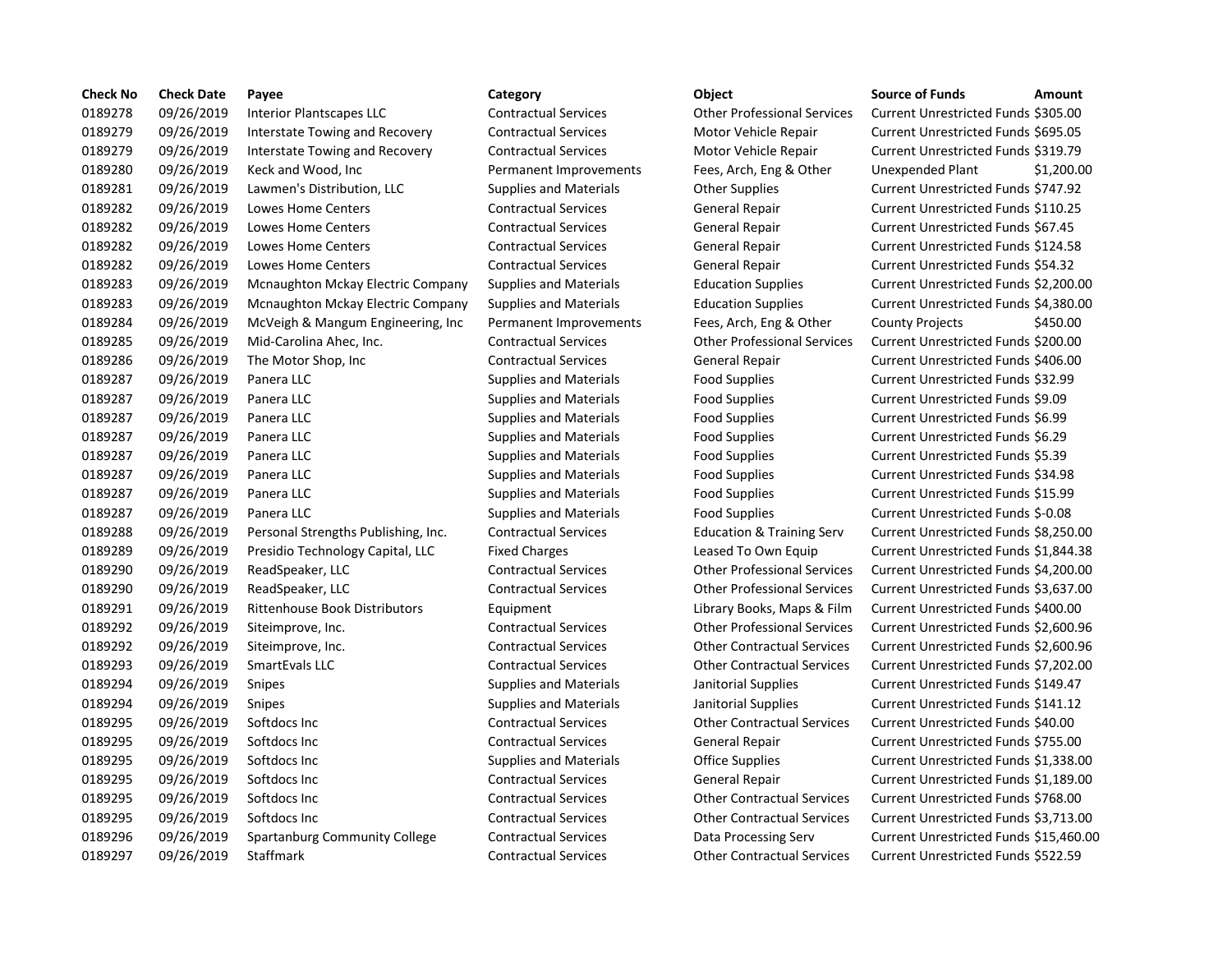| <b>Check No</b> | <b>Check Date</b> | Payee                                      | Category                      | Object                             | <b>Source of Funds</b>                     | Amount    |
|-----------------|-------------------|--------------------------------------------|-------------------------------|------------------------------------|--------------------------------------------|-----------|
| 0189297         | 09/26/2019        | Staffmark                                  | <b>Contractual Services</b>   | <b>Other Contractual Services</b>  | Current Unrestricted Funds \$509.36        |           |
| 0189297         | 09/26/2019        | Staffmark                                  | <b>Contractual Services</b>   | <b>Other Contractual Services</b>  | Current Unrestricted Funds \$757.90        |           |
| 0189297         | 09/26/2019        | Staffmark                                  | <b>Contractual Services</b>   | <b>Other Contractual Services</b>  | Current Unrestricted Funds \$915.20        |           |
| 0189297         | 09/26/2019        | Staffmark                                  | <b>Contractual Services</b>   | <b>Other Contractual Services</b>  | Current Unrestricted Funds \$572.00        |           |
| 0189298         | 09/26/2019        | Stericycle Inc                             | <b>Contractual Services</b>   | <b>Other Professional Services</b> | Current Unrestricted Funds \$171.19        |           |
| 0189298         | 09/26/2019        | Stericycle Inc                             | <b>Contractual Services</b>   | <b>Other Professional Services</b> | Current Unrestricted Funds \$236.64        |           |
| 0189298         | 09/26/2019        | Stericycle Inc                             | <b>Contractual Services</b>   | <b>Other Professional Services</b> | Current Unrestricted Funds \$5.04          |           |
| 0189298         | 09/26/2019        | Stericycle Inc                             | <b>Contractual Services</b>   | <b>Other Professional Services</b> | Current Unrestricted Funds \$85.60         |           |
| 0189298         | 09/26/2019        | Stericycle Inc                             | <b>Contractual Services</b>   | <b>Other Professional Services</b> | Current Unrestricted Funds \$5.04          |           |
| 0189299         | 09/26/2019        | TG&R Landscape Group                       | <b>Contractual Services</b>   | <b>Other Professional Services</b> | Unexpended Plant                           | \$5,605.0 |
| 0189299         | 09/26/2019        | <b>TG&amp;R Landscape Group</b>            | <b>Contractual Services</b>   | <b>Other Professional Services</b> | Unexpended Plant                           | \$3,755.0 |
| 0189300         | 09/26/2019        | <b>Unifirst Corporation</b>                | <b>Contractual Services</b>   | <b>Other Professional Services</b> | Current Unrestricted Funds \$126.83        |           |
| 0189301         | 09/26/2019        | United Refrigeration Inc                   | <b>Contractual Services</b>   | <b>General Repair</b>              | <b>Current Unrestricted Funds \$237.52</b> |           |
| 0189302         | 09/26/2019        | Waste Management of the Carolinas          | <b>Contractual Services</b>   | <b>Other Contractual Services</b>  | Current Unrestricted Funds \$445.44        |           |
| 0189303         | 09/26/2019        | <b>Winthrop University</b>                 | <b>Contractual Services</b>   | <b>Other Professional Services</b> | Current Unrestricted Funds \$1,000.0       |           |
| 0189304         | 09/26/2019        | American Assoc of Women in Comm Col Travel |                               | In State Registration Fee          | Current Unrestricted Funds \$85.00         |           |
| 0189304         | 09/26/2019        | American Assoc of Women in Comm Col Travel |                               | In State Registration Fee          | Current Unrestricted Funds \$85.00         |           |
| 0189305         | 09/26/2019        | Barnes and Noble College Bookstore         | <b>Current Liabilities</b>    | A/P Student Barnes & Noble         | Current Unrestricted Funds \$128,68        |           |
| 0189306         | 09/26/2019        | Chief Student Services Officer Peer        | <b>Fixed Charges</b>          | Dues & Membership Fees             | Current Unrestricted Funds \$300.00        |           |
| 0189308         | 09/26/2019        | SCAEOP, Inc.                               | <b>Fixed Charges</b>          | Dues & Membership Fees             | Current Unrestricted Funds \$30.00         |           |
| 0189309         | 09/27/2019        | <b>Chester County Government</b>           | <b>Contractual Services</b>   | <b>Other Contractual Services</b>  | Current Unrestricted Funds \$260.00        |           |
| 0189310         | 09/27/2019        | Keck and Wood, Inc.                        | Permanent Improvements        | Fees, Arch, Eng & Other            | Master Plan                                | \$628.75  |
| 0189310         | 09/27/2019        | Keck and Wood, Inc                         | Permanent Improvements        | Fees, Arch, Eng & Other            | <b>Unexpended Plant</b>                    | \$5,800.0 |
| 0189311         | 09/27/2019        | Laerdal Medical Corporation                | Equipment                     | <b>Educational Equipment</b>       | <b>Current Restricted Funds</b>            | \$1,757.7 |
| 0189311         | 09/27/2019        | Laerdal Medical Corporation                | Equipment                     | <b>Educational Equipment</b>       | <b>Current Restricted Funds</b>            | \$2,227.0 |
| 0189311         | 09/27/2019        | Laerdal Medical Corporation                | Equipment                     | <b>Educational Equipment</b>       | <b>Current Restricted Funds</b>            | \$178.56  |
| 0189311         | 09/27/2019        | Laerdal Medical Corporation                | Equipment                     | <b>Educational Equipment</b>       | <b>Current Restricted Funds</b>            | \$1,757.7 |
| 0189311         | 09/27/2019        | Laerdal Medical Corporation                | Equipment                     | <b>Educational Equipment</b>       | <b>Current Restricted Funds</b>            | \$2,227.0 |
| 0189311         | 09/27/2019        | Laerdal Medical Corporation                | Equipment                     | <b>Educational Equipment</b>       | <b>Current Restricted Funds</b>            | \$9,393.0 |
| 0189311         | 09/27/2019        | Laerdal Medical Corporation                | Equipment                     | <b>Educational Equipment</b>       | <b>Current Restricted Funds</b>            | \$0.37    |
| 0189312         | 09/27/2019        | Mid-Carolina Ahec, Inc.                    | <b>Contractual Services</b>   | <b>Other Professional Services</b> | Current Unrestricted Funds \$15.00         |           |
| 0189313         | 09/30/2019        | Assoc of Surgical Technologists            | <b>Fixed Charges</b>          | Dues & Membership Fees             | Current Unrestricted Funds \$75.00         |           |
| 0189313         | 09/30/2019        | Assoc of Surgical Technologists            | <b>Fixed Charges</b>          | Dues & Membership Fees             | <b>Current Unrestricted Funds \$75.00</b>  |           |
| 0189314         | 09/30/2019        | Barnes and Noble College Bookstore         | <b>Current Liabilities</b>    | A/P College Barnes & Noble         | Current Unrestricted Funds \$374.07        |           |
| 0189315         | 09/30/2019        | <b>Chester Rental Uniform</b>              | <b>Supplies and Materials</b> | <b>Clothing Supplies</b>           | Current Unrestricted Funds \$13.99         |           |
| 0189315         | 09/30/2019        | <b>Chester Rental Uniform</b>              | <b>Supplies and Materials</b> | <b>Clothing Supplies</b>           | Current Unrestricted Funds \$13.99         |           |
| 0189315         | 09/30/2019        | <b>Chester Rental Uniform</b>              | <b>Supplies and Materials</b> | <b>Clothing Supplies</b>           | Current Unrestricted Funds \$13.99         |           |
| 0189315         | 09/30/2019        | <b>Chester Rental Uniform</b>              | <b>Supplies and Materials</b> | <b>Clothing Supplies</b>           | Current Unrestricted Funds \$13.99         |           |
| 0189315         | 09/30/2019        | <b>Chester Rental Uniform</b>              | <b>Current Liabilities</b>    | Uniform                            | Current Unrestricted Funds \$14.00         |           |
| 0189315         | 09/30/2019        | <b>Chester Rental Uniform</b>              | <b>Current Liabilities</b>    | Uniform                            | Current Unrestricted Funds \$14.00         |           |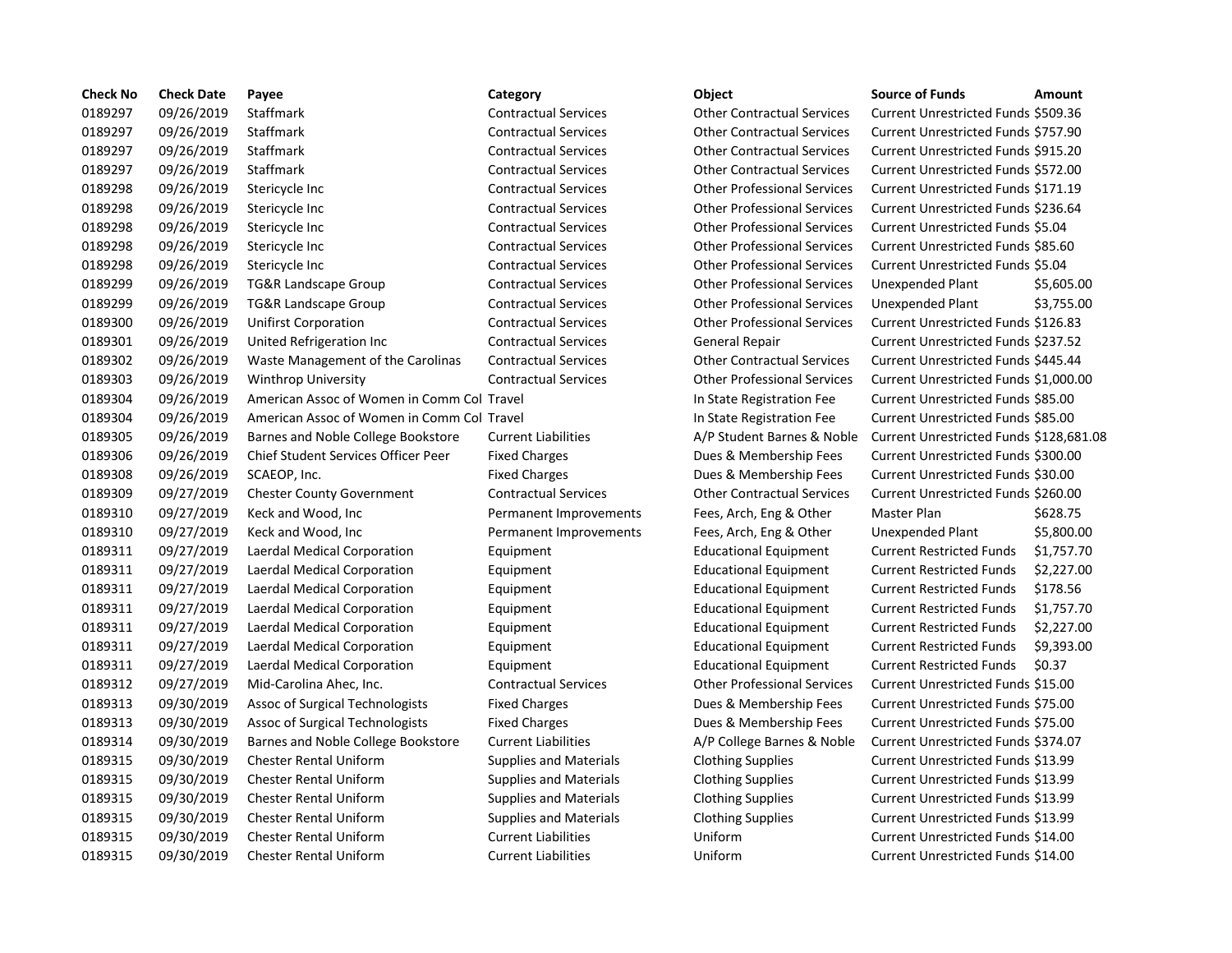| <b>Check No</b> | <b>Check Date</b> | Payee                         | Category                      | Object                    | <b>Source of Funds</b><br>Amount           |
|-----------------|-------------------|-------------------------------|-------------------------------|---------------------------|--------------------------------------------|
| 0189315         | 09/30/2019        | <b>Chester Rental Uniform</b> | <b>Current Liabilities</b>    | Uniform                   | Current Unrestricted Funds \$14.00         |
| 0189315         | 09/30/2019        | <b>Chester Rental Uniform</b> | <b>Current Liabilities</b>    | Uniform                   | Current Unrestricted Funds \$14.00         |
| 0189317         | 09/30/2019        | SEDUG INC                     | Travel                        | In State Registration Fee | Current Unrestricted Funds \$250.00        |
| 0189318         | 09/30/2019        | South Carolina Trio           | Travel                        | In State Registration Fee | <b>Current Restricted Funds</b><br>\$65.00 |
| 0189318         | 09/30/2019        | South Carolina Trio           | Travel                        | In State Registration Fee | \$65.00<br><b>Current Restricted Funds</b> |
| 0189318         | 09/30/2019        | South Carolina Trio           | Travel                        | In State Registration Fee | \$65.00<br><b>Current Restricted Funds</b> |
| 0189318         | 09/30/2019        | South Carolina Trio           | Travel                        | In State Registration Fee | \$65.00<br><b>Current Restricted Funds</b> |
| 0189318         | 09/30/2019        | South Carolina Trio           | Travel                        | In State Registration Fee | <b>Current Restricted Funds</b><br>\$65.00 |
| 0189318         | 09/30/2019        | South Carolina Trio           | Travel                        | In State Registration Fee | <b>Current Restricted Funds</b><br>\$65.00 |
| 0189318         | 09/30/2019        | South Carolina Trio           | Travel                        | In State Registration Fee | \$65.00<br><b>Current Restricted Funds</b> |
| 0189318         | 09/30/2019        | South Carolina Trio           | Travel                        | In State Registration Fee | \$65.00<br><b>Current Restricted Funds</b> |
| 0189318         | 09/30/2019        | South Carolina Trio           | Travel                        | In State Registration Fee | \$65.00<br><b>Current Restricted Funds</b> |
| 0189318         | 09/30/2019        | South Carolina Trio           | Travel                        | In State Registration Fee | <b>Current Restricted Funds</b><br>\$65.00 |
| 0189318         | 09/30/2019        | South Carolina Trio           | Travel                        | In State Registration Fee | \$65.00<br><b>Current Restricted Funds</b> |
| 0189318         | 09/30/2019        | South Carolina Trio           | Travel                        | In State Registration Fee | <b>Current Restricted Funds</b><br>\$65.00 |
| 0189319         | 09/30/2019        | <b>Chester Rental Uniform</b> | <b>Supplies and Materials</b> | <b>Clothing Supplies</b>  | Current Unrestricted Funds \$33.06         |
| 0189319         | 09/30/2019        | <b>Chester Rental Uniform</b> | <b>Supplies and Materials</b> | <b>Clothing Supplies</b>  | <b>Current Unrestricted Funds \$33.06</b>  |
| 0189319         | 09/30/2019        | <b>Chester Rental Uniform</b> | <b>Supplies and Materials</b> | <b>Clothing Supplies</b>  | Current Unrestricted Funds \$33.06         |
| 0189319         | 09/30/2019        | <b>Chester Rental Uniform</b> | <b>Supplies and Materials</b> | <b>Clothing Supplies</b>  | Current Unrestricted Funds \$33.06         |
| 0189319         | 09/30/2019        | <b>Chester Rental Uniform</b> | <b>Supplies and Materials</b> | <b>Clothing Supplies</b>  | Current Unrestricted Funds \$95.04         |
| 0189319         | 09/30/2019        | <b>Chester Rental Uniform</b> | <b>Current Liabilities</b>    | Uniform                   | <b>Current Unrestricted Funds \$33.06</b>  |
| 0189319         | 09/30/2019        | <b>Chester Rental Uniform</b> | <b>Current Liabilities</b>    | Uniform                   | Current Unrestricted Funds \$33.06         |
| 0189319         | 09/30/2019        | <b>Chester Rental Uniform</b> | <b>Current Liabilities</b>    | Uniform                   | Current Unrestricted Funds \$33.06         |
| 0189319         | 09/30/2019        | <b>Chester Rental Uniform</b> | <b>Current Liabilities</b>    | Uniform                   | Current Unrestricted Funds \$33.06         |
| 0189320         | 09/30/2019        | Tri County Dental Society     | <b>Fixed Charges</b>          | Dues & Membership Fees    | Current Unrestricted Funds \$125.00        |
| 0189324         | 09/30/2019        | <b>Business Card</b>          | <b>Supplies and Materials</b> | <b>Food Supplies</b>      | <b>Current Unrestricted Funds \$172.66</b> |
| 0189324         | 09/30/2019        | <b>Business Card</b>          | <b>Supplies and Materials</b> | <b>Education Supplies</b> | Current Restricted Funds<br>\$2,853.2      |
| 0189324         | 09/30/2019        | <b>Business Card</b>          | <b>Supplies and Materials</b> | Office Supplies           | Current Unrestricted Funds \$43.01         |
| 0189324         | 09/30/2019        | <b>Business Card</b>          | <b>Supplies and Materials</b> | <b>Other Supplies</b>     | Current Unrestricted Funds \$38.49         |
| E0008861        | 09/10/2019        | <b>YTC Employee</b>           | Travel                        | <b>Out of State Meals</b> | Current Unrestricted Funds \$143.58        |
| E0008861        | 09/10/2019        | <b>YTC Employee</b>           | Travel                        | Out of State Priv Auto    | Current Unrestricted Funds \$29.16         |
| E0008862        | 09/10/2019        | <b>YTC Employee</b>           | Travel                        | In State Priv Auto        | Current Unrestricted Funds \$58.32         |
| E0008863        | 09/10/2019        | <b>YTC Employee</b>           | Travel                        | In State Priv Auto        | Current Unrestricted Funds \$78.30         |
| E0008864        | 09/10/2019        | <b>YTC Employee</b>           | Travel                        | In State Priv Auto        | Current Unrestricted Funds \$25.92         |
| E0008865        | 09/10/2019        | <b>YTC Employee</b>           | Travel                        | In State Priv Auto        | Current Unrestricted Funds \$59.72         |
| E0008866        | 09/10/2019        | <b>YTC Employee</b>           | Travel                        | In State Priv Auto        | <b>Current Unrestricted Funds \$38.88</b>  |
| E0008867        | 09/10/2019        | <b>YTC Employee</b>           | Travel                        | In State Priv Auto        | Current Unrestricted Funds \$48.60         |
| E0008868        | 09/10/2019        | <b>YTC Employee</b>           | Travel                        | In State Priv Auto        | Current Unrestricted Funds \$6.48          |
| E0008869        | 09/10/2019        | <b>YTC Employee</b>           | Travel                        | In State Priv Auto        | Current Unrestricted Funds \$75.60         |
| E0008869        | 09/10/2019        | <b>YTC Employee</b>           | Travel                        | In State Meals            | Current Unrestricted Funds \$10.00         |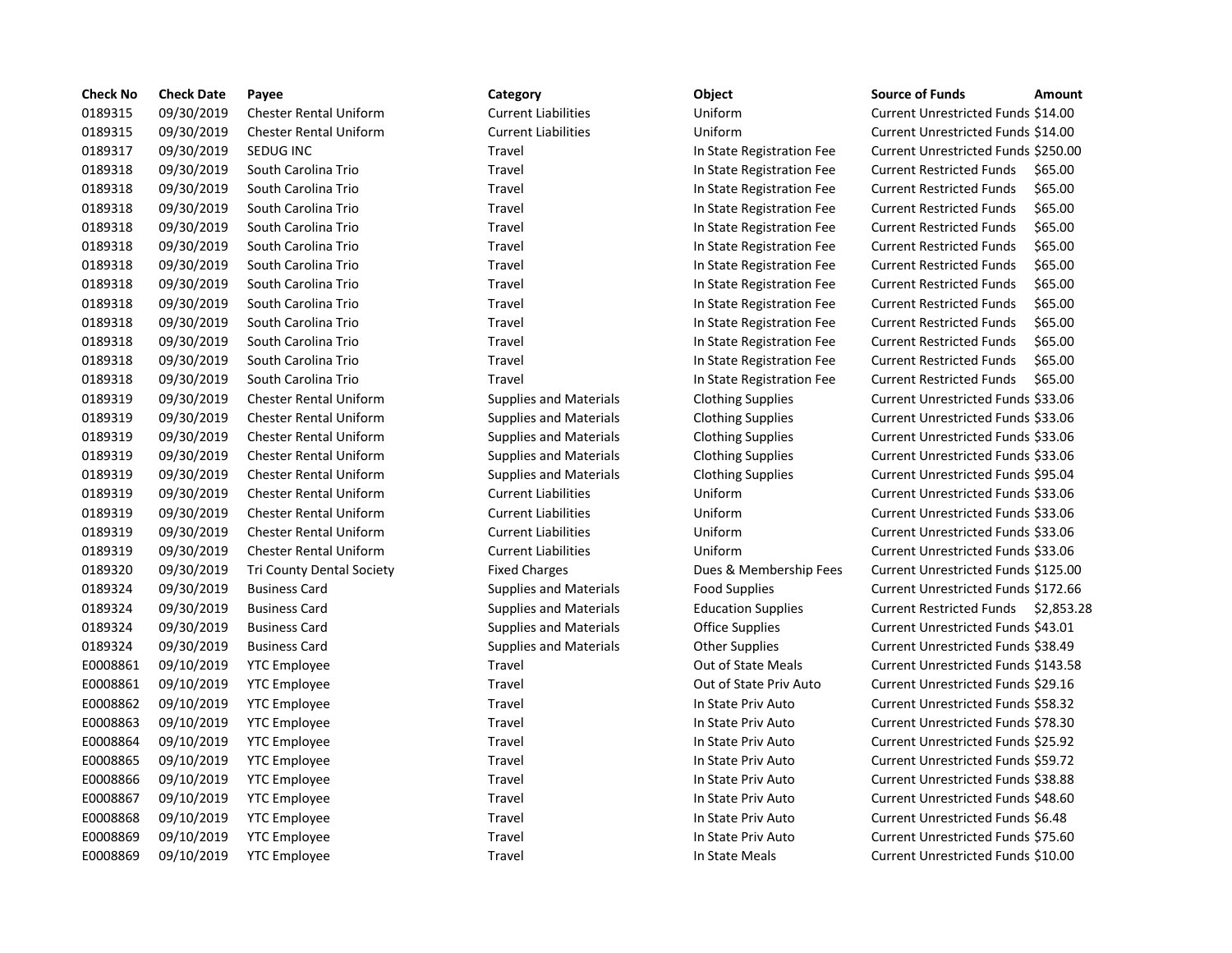| <b>Check No</b> | <b>Check Date</b> | Payee               | Category | Object                    | <b>Source of Funds</b><br>Amount            |
|-----------------|-------------------|---------------------|----------|---------------------------|---------------------------------------------|
| E0008870        | 09/10/2019        | <b>YTC Employee</b> | Travel   | Out of State Priv Auto    | Current Unrestricted Funds \$39.96          |
| E0008870        | 09/10/2019        | <b>YTC Employee</b> | Travel   | Out of State Air Trans    | Current Unrestricted Funds \$60.00          |
| E0008870        | 09/10/2019        | <b>YTC Employee</b> | Travel   | <b>Out of State Meals</b> | Current Unrestricted Funds \$70.33          |
| E0008870        | 09/10/2019        | <b>YTC Employee</b> | Travel   | Out of State Lodging      | Current Unrestricted Funds \$971.96         |
| E0008871        | 09/10/2019        | <b>YTC</b> Employee | Travel   | In State Priv Auto        | Current Unrestricted Funds \$5.40           |
| E0008871        | 09/10/2019        | <b>YTC Employee</b> | Travel   | Out of State Priv Auto    | Current Unrestricted Funds \$65.88          |
| E0008872        | 09/10/2019        | <b>YTC Employee</b> | Travel   | Out of State Priv Auto    | Current Unrestricted Funds \$36.08          |
| E0008873        | 09/10/2019        | <b>YTC Employee</b> | Travel   | In State Priv Auto        | Current Unrestricted Funds \$18.36          |
| E0008874        | 09/10/2019        | <b>YTC Employee</b> | Travel   | In State Misc Travel Exp  | Current Unrestricted Funds \$8.60           |
| E0008874        | 09/10/2019        | <b>YTC Employee</b> | Travel   | Non Deductible Meals      | Current Unrestricted Funds \$10.00          |
| E0008875        | 09/10/2019        | <b>YTC Employee</b> | Travel   | In State Priv Auto        | Current Unrestricted Funds \$77.43          |
| E0008876        | 09/10/2019        | <b>YTC Employee</b> | Travel   | In State Priv Auto        | Current Unrestricted Funds \$181.44         |
| E0008877        | 09/10/2019        | <b>YTC Employee</b> | Travel   | In State Priv Auto        | Current Unrestricted Funds \$35.64          |
| E0008878        | 09/10/2019        | <b>YTC Employee</b> | Travel   | In State Priv Auto        | Current Unrestricted Funds \$70.19          |
| E0008879        | 09/10/2019        | <b>YTC Employee</b> | Travel   | In State Priv Auto        | Current Unrestricted Funds \$83.70          |
| E0008880        | 09/18/2019        | <b>YTC Employee</b> | Travel   | In State Priv Auto        | Current Unrestricted Funds \$91.69          |
| E0008881        | 09/18/2019        | <b>YTC</b> Employee | Travel   | In State Priv Auto        | Current Unrestricted Funds \$48.60          |
| E0008882        | 09/18/2019        | <b>YTC Employee</b> | Travel   | In State Priv Auto        | Current Unrestricted Funds \$33.48          |
| E0008883        | 09/18/2019        | <b>YTC Employee</b> | Travel   | In State Priv Auto        | Current Unrestricted Funds \$48.60          |
| E0008884        | 09/18/2019        | <b>YTC Employee</b> | Travel   | In State Priv Auto        | Current Unrestricted Funds \$35.10          |
| E0008885        | 09/18/2019        | <b>YTC Employee</b> | Travel   | In State Priv Auto        | Current Unrestricted Funds \$107.20         |
| E0008886        | 09/18/2019        | <b>YTC</b> Employee | Travel   | In State Priv Auto        | Current Unrestricted Funds \$89.20          |
| E0008887        | 09/18/2019        | <b>YTC</b> Employee | Travel   | In State Priv Auto        | Current Unrestricted Funds \$153.35         |
| E0008888        | 09/18/2019        | <b>YTC</b> Employee | Travel   | In State Priv Auto        | Current Unrestricted Funds \$46.91          |
| E0008889        | 09/18/2019        | <b>YTC Employee</b> | Travel   | In State Priv Auto        | Current Unrestricted Funds \$25.12          |
| E0008890        | 09/18/2019        | <b>YTC Employee</b> | Travel   | In State Priv Auto        | Current Unrestricted Funds \$66.08          |
| E0008891        | 09/18/2019        | <b>YTC Employee</b> | Travel   | In State Priv Auto        | Current Unrestricted Funds \$103.68         |
| E0008892        | 09/18/2019        | <b>YTC</b> Employee | Travel   | In State Priv Auto        | Current Unrestricted Funds \$121.83         |
| E0008893        | 09/18/2019        | <b>YTC Employee</b> | Travel   | In State Priv Auto        | Current Unrestricted Funds \$56.16          |
| E0008894        | 09/18/2019        | <b>YTC Employee</b> | Travel   | In State Priv Auto        | Current Unrestricted Funds \$24.95          |
| E0008895        | 09/20/2019        | <b>YTC Employee</b> | Travel   | In State Priv Auto        | Current Unrestricted Funds \$84.93          |
| E0008895        | 09/20/2019        | <b>YTC Employee</b> | Travel   | In State Priv Auto        | Current Unrestricted Funds \$39.25          |
| E0008896        | 09/24/2019        | <b>YTC Employee</b> | Travel   | Out of State Priv Auto    | Current Unrestricted Funds \$18.04          |
| E0008896        | 09/24/2019        | <b>YTC</b> Employee | Travel   | In State Priv Auto        | <b>Current Unrestricted Funds \$25.92</b>   |
| E0008897        | 09/24/2019        | <b>YTC</b> Employee | Travel   | Out of State Priv Auto    | \$281.88<br><b>Current Restricted Funds</b> |
| E0008897        | 09/24/2019        | <b>YTC</b> Employee | Travel   | <b>Out of State Meals</b> | \$105.00<br><b>Current Restricted Funds</b> |
| E0008897        | 09/24/2019        | <b>YTC</b> Employee | Travel   | Out of State Misc Travel  | <b>Current Restricted Funds</b><br>\$64.00  |
| E0008898        | 09/24/2019        | <b>YTC Employee</b> | Travel   | Out of State Lodging      | Current Unrestricted Funds \$520.80         |
| E0008898        | 09/24/2019        | <b>YTC Employee</b> | Travel   | Out of State Other Trans  | Current Unrestricted Funds \$42.41          |
| E0008898        | 09/24/2019        | <b>YTC Employee</b> | Travel   | Out of State Meals        | Current Unrestricted Funds \$67.44          |